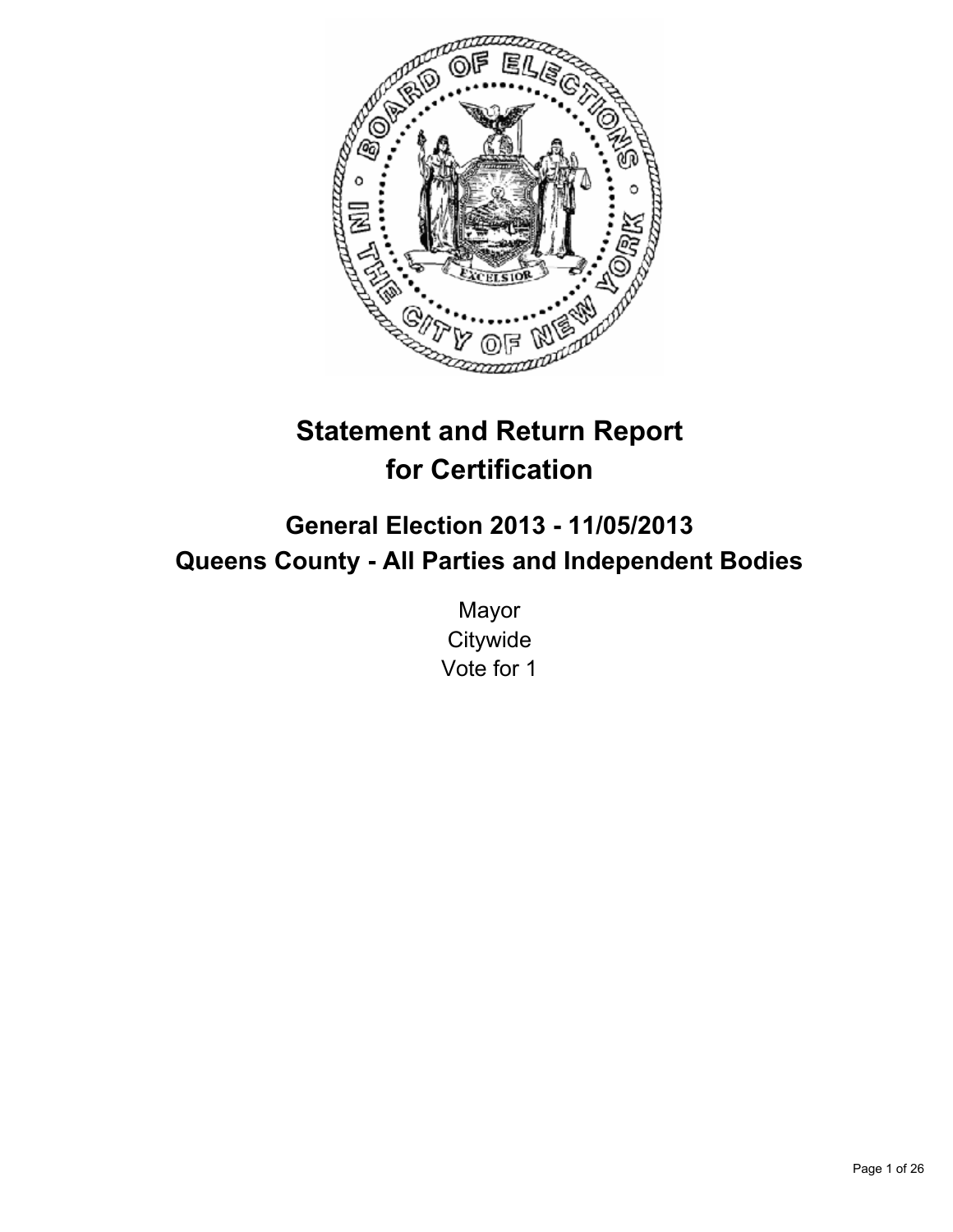

| PUBLIC COUNTER                                           | 18,034         |
|----------------------------------------------------------|----------------|
| <b>EMERGENCY</b>                                         | 68             |
| ABSENTEE/MILITARY                                        | 815            |
| <b>FEDERAL</b>                                           | 0              |
| SPECIAL PRESIDENTIAL                                     | 0              |
| <b>AFFIDAVIT</b>                                         | 259            |
| <b>Total Ballots</b>                                     | 19,176         |
| Less - Inapplicable Federal/Special Presidential Ballots | 0              |
| <b>Total Applicable Ballots</b>                          | 19,176         |
| BILL DE BLASIO (DEMOCRATIC)                              | 8,650          |
| JOE LHOTA (REPUBLICAN)                                   | 8,134          |
| JOE LHOTA (CONSERVATIVE)                                 | 1,207          |
| BILL DE BLASIO (WORKING FAMILIES)                        | 337            |
| ADOLFO CARRION JR. (INDEPENDENCE)                        | 101            |
| ANTHONY GRONOWICZ (GREEN)                                | 62             |
| JACK HIDARY (JOBS & EDUCATION)                           | 48             |
| JOE LHOTA (TAXES 2 HIGH)                                 | 60             |
| MICHAEL SANCHEZ (LIBERTARIAN)                            | 41             |
| DANIEL B. FEIN (SOCIALIST WORKER)                        | 9              |
| JOSEPH MELARAGNO (AFFORDABLE TMRW)                       | 7              |
| CARL E. PERSON (REFORM)                                  | 9              |
| JACK HIDARY (COMMON SENSE)                               | 16             |
| JIMMY MCMILLAN (RENT IS 2 DAMN HIGH)                     | 38             |
| RANDY CREDICO (TAX WALL STREET)                          | 6              |
| ERICK J. SALGADO (SCHOOL CHOICE)                         | 15             |
| JOE LHOTA (STUDENTS FIRST)                               | 15             |
| SAM SLOAN (WAR VETERANS)                                 | 7              |
| MICHAEL K. GREYS (FREEDOM)                               | 8              |
| MICHAEL J. DILGER (FLOURISH)                             | 0              |
| ANTHONY WEINER (WRITE-IN)                                | 2              |
| ANTONIC REINOSE (WRITE-IN)                               | 1              |
| <b>BOB TURNER (WRITE-IN)</b>                             | $\overline{2}$ |
| ERIC FONER (WRITE-IN)                                    | 1              |
| ERIC ULRICH (WRITE-IN)                                   | 1              |
| <b>GEORGE MCDONALD (WRITE-IN)</b>                        | 2              |
| <b>KERRY MCGUIRE (WRITE-IN)</b>                          | 1              |
| LINDA FOLEY (WRITE-IN)                                   | 1              |
| LLANA STOLLER (WRITE-IN)                                 | 1              |
| MICHAEL POST (WRITE-IN)                                  | 1              |
| MICHAEL REILLY (WRITE-IN)                                | 1              |
| MIKE BRUNO (WRITE-IN)                                    | 1              |
| <b>NOEL GURIN (WRITE-IN)</b>                             | 1              |
| SCOTT BATTAGLIA (WRITE-IN)                               | 1              |
| SUE SIMMONS (WRITE-IN)                                   | 1              |
| TED CRUZ (WRITE-IN)                                      | 1              |
| UNATTRIBUTABLE WRITE-IN (WRITE-IN)                       | 5              |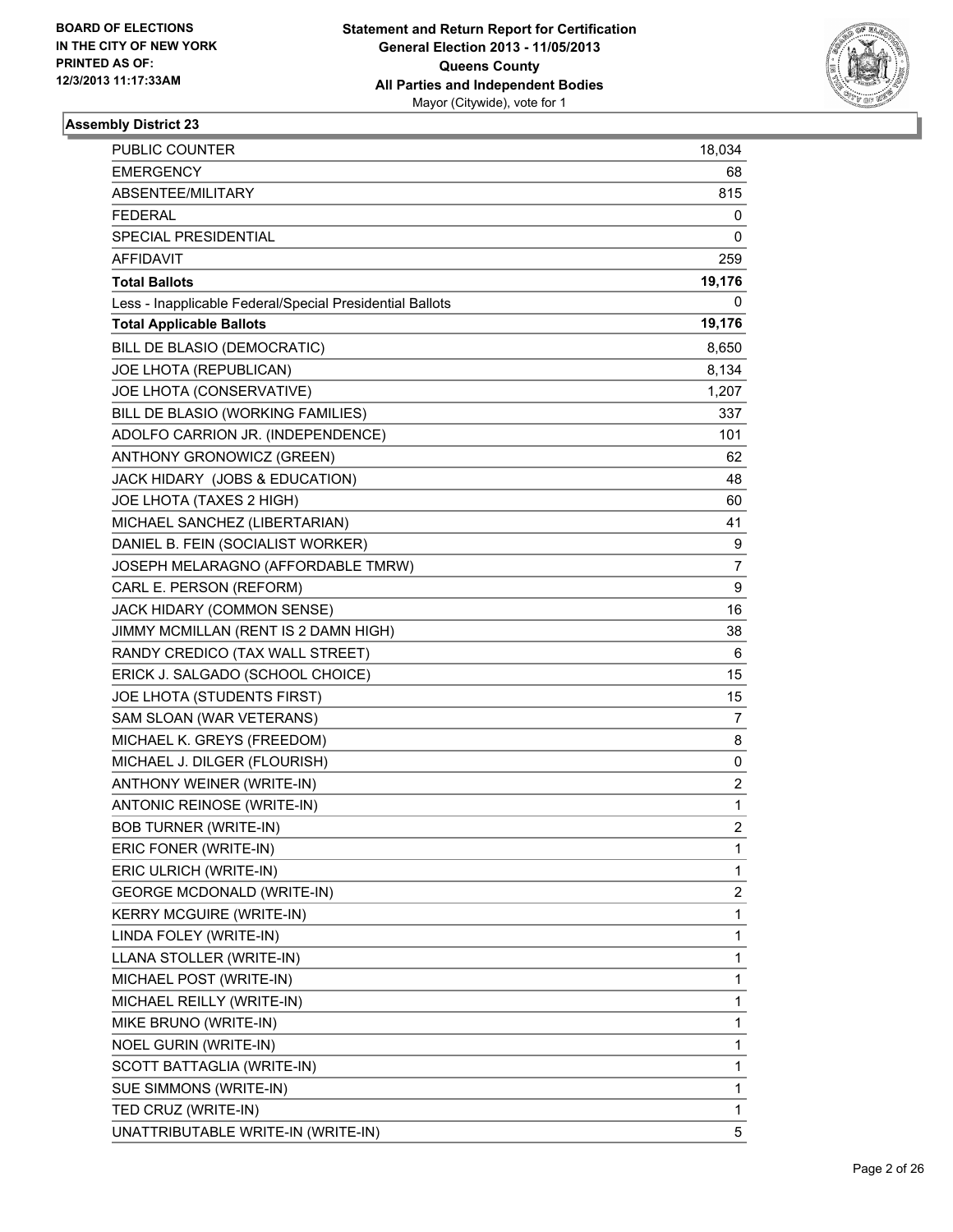

| VICTORIA GUSTER (WRITE-IN) |        |
|----------------------------|--------|
| YITZCHOT WIENER (WRITE-IN) |        |
| <b>Total Votes</b>         | 18.796 |
| Unrecorded                 | 380    |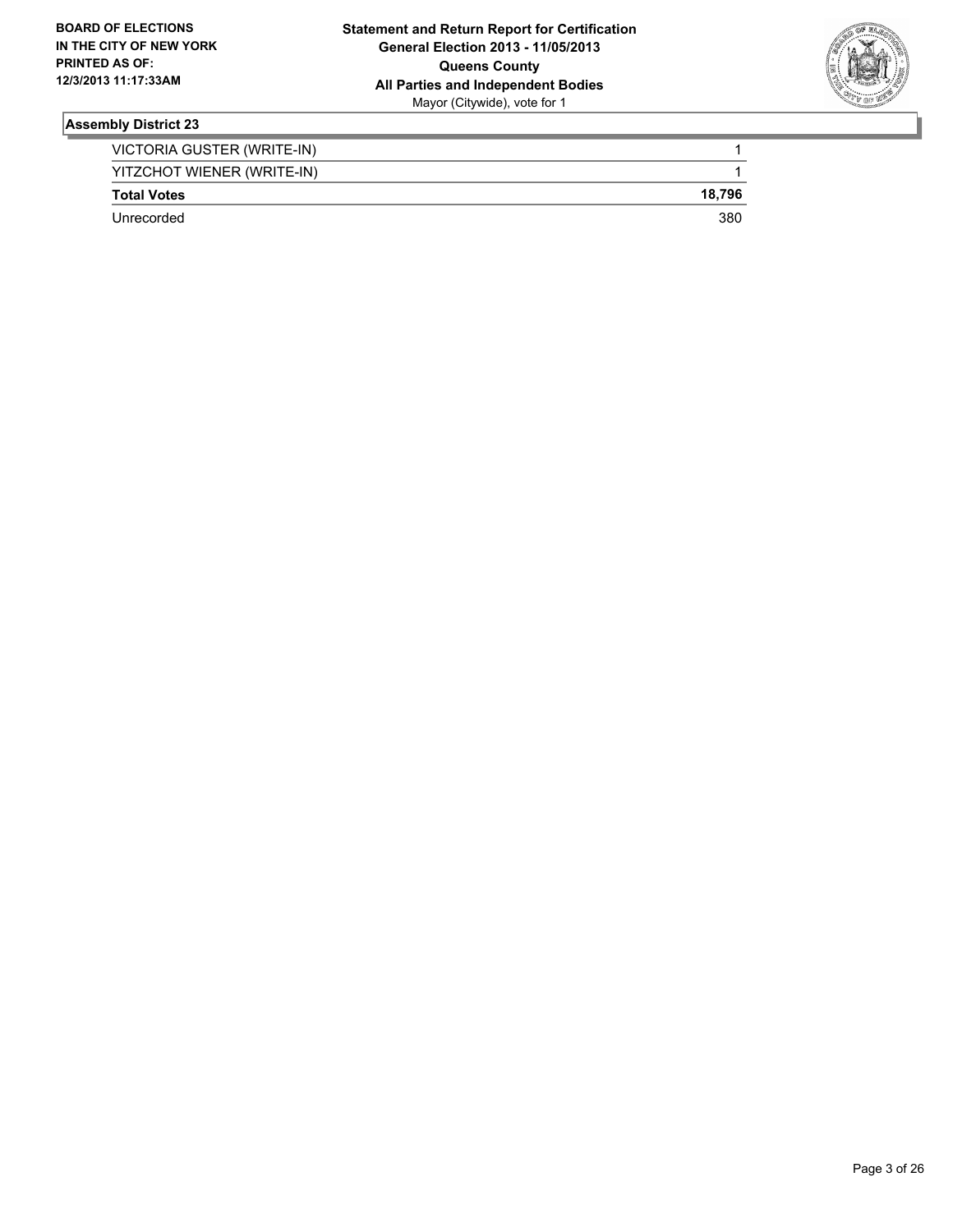

| PUBLIC COUNTER                                           | 13,459         |
|----------------------------------------------------------|----------------|
| <b>EMERGENCY</b>                                         | 0              |
| ABSENTEE/MILITARY                                        | 475            |
| <b>FEDERAL</b>                                           | 0              |
| SPECIAL PRESIDENTIAL                                     | 0              |
| <b>AFFIDAVIT</b>                                         | 101            |
| <b>Total Ballots</b>                                     | 14,035         |
| Less - Inapplicable Federal/Special Presidential Ballots | 0              |
| <b>Total Applicable Ballots</b>                          | 14,035         |
| BILL DE BLASIO (DEMOCRATIC)                              | 9,449          |
| JOE LHOTA (REPUBLICAN)                                   | 3,456          |
| JOE LHOTA (CONSERVATIVE)                                 | 359            |
| BILL DE BLASIO (WORKING FAMILIES)                        | 349            |
| ADOLFO CARRION JR. (INDEPENDENCE)                        | 92.            |
| ANTHONY GRONOWICZ (GREEN)                                | 50             |
| JACK HIDARY (JOBS & EDUCATION)                           | 17             |
| JOE LHOTA (TAXES 2 HIGH)                                 | 33             |
| MICHAEL SANCHEZ (LIBERTARIAN)                            | 18             |
| DANIEL B. FEIN (SOCIALIST WORKER)                        | 7              |
| JOSEPH MELARAGNO (AFFORDABLE TMRW)                       | 5              |
| CARL E. PERSON (REFORM)                                  | 7              |
| JACK HIDARY (COMMON SENSE)                               | $\overline{2}$ |
| JIMMY MCMILLAN (RENT IS 2 DAMN HIGH)                     | 21             |
| RANDY CREDICO (TAX WALL STREET)                          | 8              |
| ERICK J. SALGADO (SCHOOL CHOICE)                         | 6              |
| JOE LHOTA (STUDENTS FIRST)                               | 5              |
| SAM SLOAN (WAR VETERANS)                                 | 0              |
| MICHAEL K. GREYS (FREEDOM)                               | 1              |
| MICHAEL J. DILGER (FLOURISH)                             | 0              |
| ANDREW WADBV (WRITE-IN)                                  | 1              |
| ANTHONY WEINER (WRITE-IN)                                | 1              |
| <b>ASSATA SHAKUR (WRITE-IN)</b>                          | 1              |
| BILL THOMPSON (WRITE-IN)                                 | 1              |
| CHRISTINE QUINN (WRITE-IN)                               | $\overline{2}$ |
| JOHN TEST (WRITE-IN)                                     | 1              |
| JONATHAN VAN GIESON (WRITE-IN)                           | 1              |
| JONNY PARKPIE (WRITE-IN)                                 | 1              |
| LARY BEANS (WRITE-IN)                                    | 1              |
| MIKE BLOOMBERG (WRITE-IN)                                | 1              |
| TALLEY SMITE (WRITE-IN)                                  | 1              |
| UNATTRIBUTABLE WRITE-IN (WRITE-IN)                       | $\overline{2}$ |
| <b>Total Votes</b>                                       | 13,899         |
| Unrecorded                                               | 136            |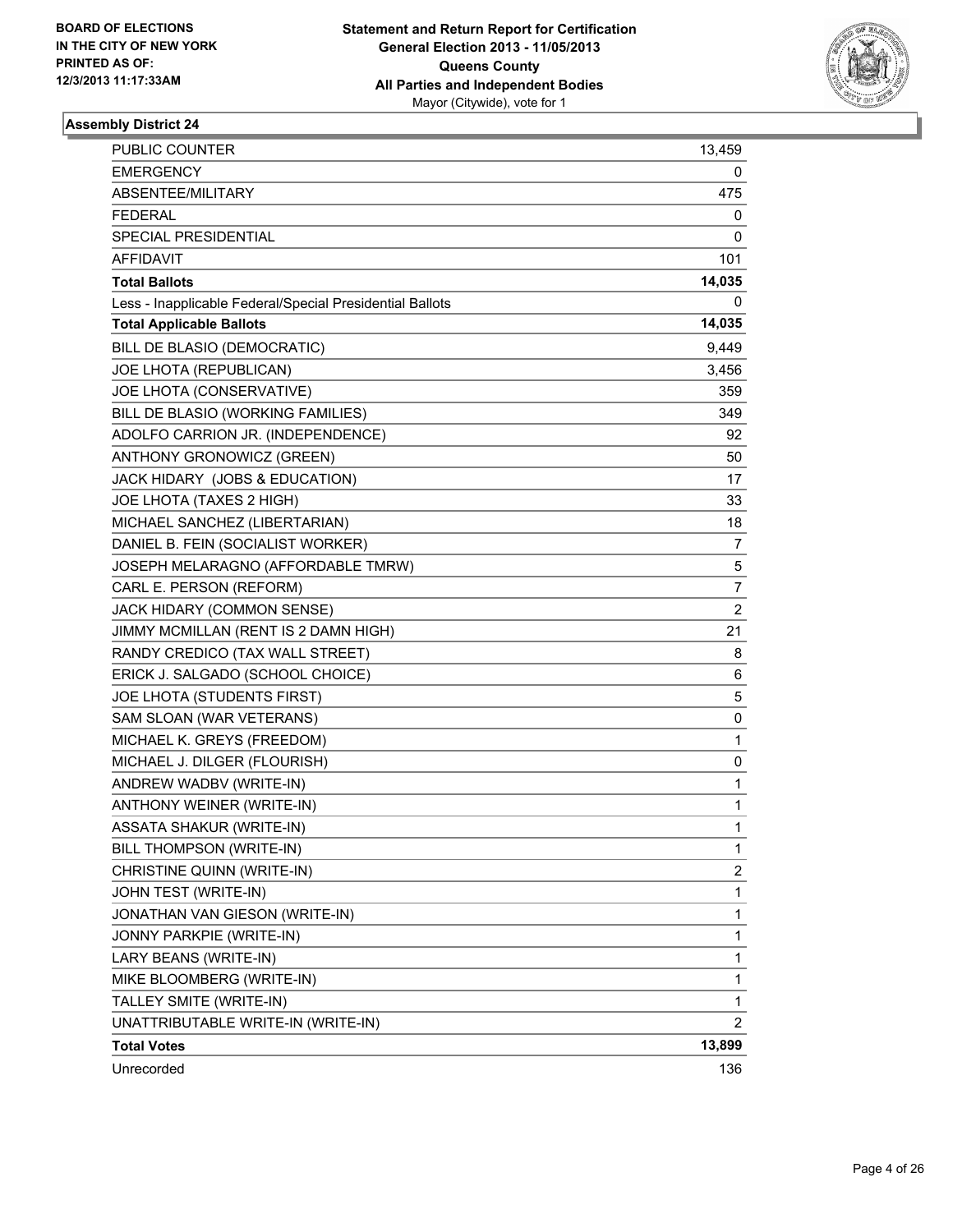

| PUBLIC COUNTER                                           | 13,472 |
|----------------------------------------------------------|--------|
| <b>EMERGENCY</b>                                         | 0      |
| ABSENTEE/MILITARY                                        | 397    |
| <b>FEDERAL</b>                                           | 0      |
| SPECIAL PRESIDENTIAL                                     | 0      |
| AFFIDAVIT                                                | 89     |
| <b>Total Ballots</b>                                     | 13,958 |
| Less - Inapplicable Federal/Special Presidential Ballots | 0      |
| <b>Total Applicable Ballots</b>                          | 13,958 |
| BILL DE BLASIO (DEMOCRATIC)                              | 7,610  |
| JOE LHOTA (REPUBLICAN)                                   | 4,899  |
| JOE LHOTA (CONSERVATIVE)                                 | 514    |
| BILL DE BLASIO (WORKING FAMILIES)                        | 359    |
| ADOLFO CARRION JR. (INDEPENDENCE)                        | 81     |
| ANTHONY GRONOWICZ (GREEN)                                | 63     |
| JACK HIDARY (JOBS & EDUCATION)                           | 32     |
| JOE LHOTA (TAXES 2 HIGH)                                 | 41     |
| MICHAEL SANCHEZ (LIBERTARIAN)                            | 29.    |
| DANIEL B. FEIN (SOCIALIST WORKER)                        | 11     |
| JOSEPH MELARAGNO (AFFORDABLE TMRW)                       | 7      |
| CARL E. PERSON (REFORM)                                  | 6      |
| JACK HIDARY (COMMON SENSE)                               | 9      |
| JIMMY MCMILLAN (RENT IS 2 DAMN HIGH)                     | 19     |
| RANDY CREDICO (TAX WALL STREET)                          | 16     |
| ERICK J. SALGADO (SCHOOL CHOICE)                         | 15     |
| JOE LHOTA (STUDENTS FIRST)                               | 13     |
| SAM SLOAN (WAR VETERANS)                                 | 3      |
| MICHAEL K. GREYS (FREEDOM)                               | 3      |
| MICHAEL J. DILGER (FLOURISH)                             | 1      |
| ANTHONY WEINER (WRITE-IN)                                | 1      |
| BILL THOMPSON (WRITE-IN)                                 | 1      |
| CHRISTINE STANLEY (WRITE-IN)                             | 1      |
| DAVID SCHWARTZ (WRITE-IN)                                | 1      |
| <b>GEORGE MCDONALD (WRITE-IN)</b>                        | 1      |
| GREGORY LACHAGA (WRITE-IN)                               | 2      |
| JAMIE SHUPAK (WRITE-IN)                                  | 1      |
| JOHN LIU (WRITE-IN)                                      | 1      |
| MIN TOU LEON (WRITE-IN)                                  | 1      |
| RAY KELLY (WRITE-IN)                                     | 1      |
| UNATTRIBUTABLE WRITE-IN (WRITE-IN)                       | 3      |
| <b>VERPENG KATS (WRITE-IN)</b>                           | 1      |
| <b>Total Votes</b>                                       | 13,746 |
| Unrecorded                                               | 212    |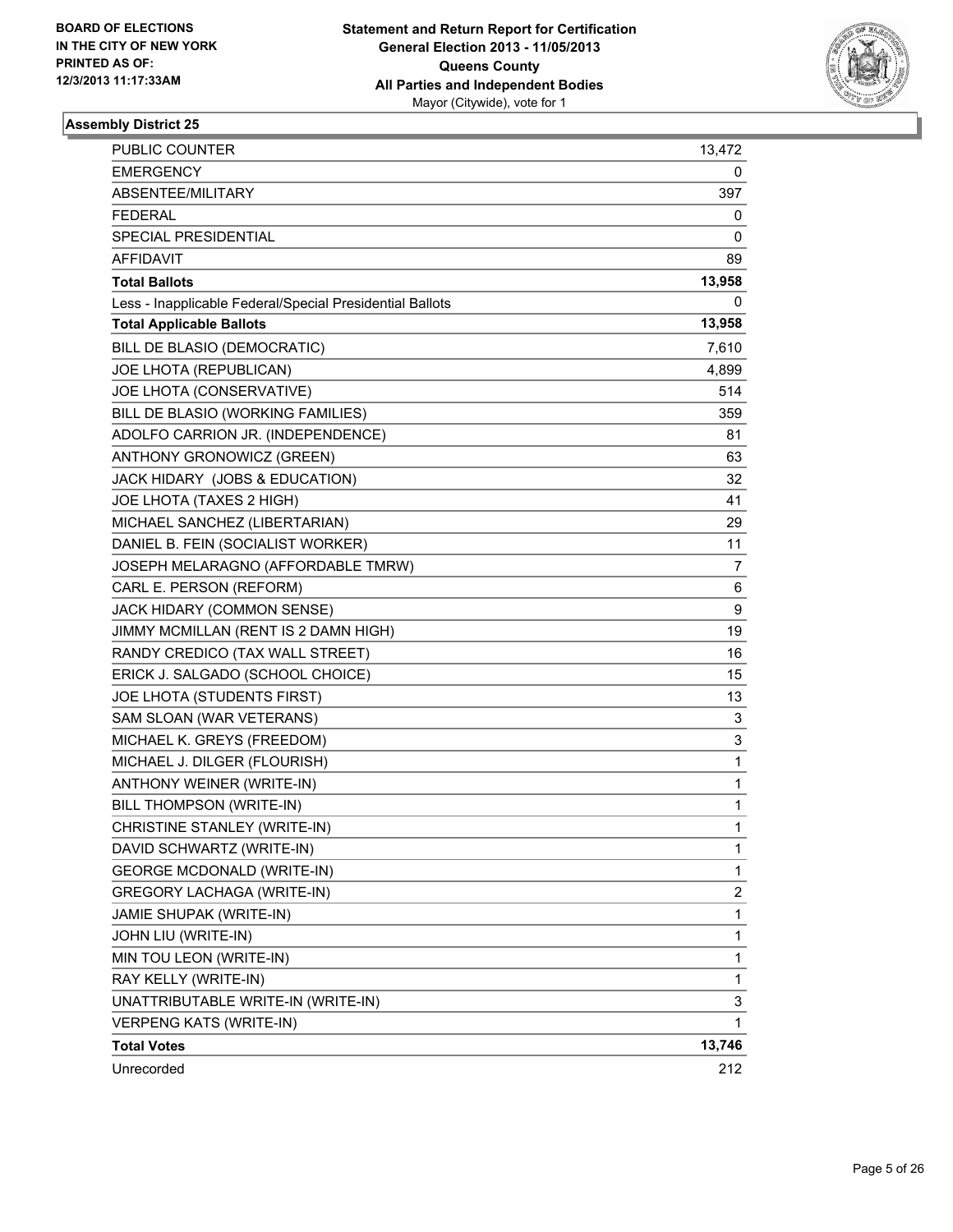

| PUBLIC COUNTER                                           | 21,097                  |
|----------------------------------------------------------|-------------------------|
| EMERGENCY                                                | 1.                      |
| ABSENTEE/MILITARY                                        | 878                     |
| FEDERAL                                                  | 0                       |
| SPECIAL PRESIDENTIAL                                     | 0                       |
| AFFIDAVIT                                                | 115                     |
| <b>Total Ballots</b>                                     | 22,091                  |
| Less - Inapplicable Federal/Special Presidential Ballots | 0                       |
| <b>Total Applicable Ballots</b>                          | 22,091                  |
| BILL DE BLASIO (DEMOCRATIC)                              | 9,933                   |
| JOE LHOTA (REPUBLICAN)                                   | 9,693                   |
| JOE LHOTA (CONSERVATIVE)                                 | 1,078                   |
| BILL DE BLASIO (WORKING FAMILIES)                        | 450                     |
| ADOLFO CARRION JR. (INDEPENDENCE)                        | 150                     |
| ANTHONY GRONOWICZ (GREEN)                                | 100                     |
| JACK HIDARY (JOBS & EDUCATION)                           | 42                      |
| JOE LHOTA (TAXES 2 HIGH)                                 | 97                      |
| MICHAEL SANCHEZ (LIBERTARIAN)                            | 49                      |
| DANIEL B. FEIN (SOCIALIST WORKER)                        | 21                      |
| JOSEPH MELARAGNO (AFFORDABLE TMRW)                       | 4                       |
| CARL E. PERSON (REFORM)                                  | 10                      |
| JACK HIDARY (COMMON SENSE)                               | 10                      |
| JIMMY MCMILLAN (RENT IS 2 DAMN HIGH)                     | 37                      |
| RANDY CREDICO (TAX WALL STREET)                          | 7                       |
| ERICK J. SALGADO (SCHOOL CHOICE)                         | 19                      |
| JOE LHOTA (STUDENTS FIRST)                               | 20                      |
| SAM SLOAN (WAR VETERANS)                                 | 9                       |
| MICHAEL K. GREYS (FREEDOM)                               | 1                       |
| MICHAEL J. DILGER (FLOURISH)                             | 1                       |
| ALFRED NEUMAN (WRITE-IN)                                 | 1                       |
| BILL THOMPSON (WRITE-IN)                                 | 1                       |
| CHRISTINE QUINN (WRITE-IN)                               | 3                       |
| DEAN RICCIO (WRITE-IN)                                   | 1                       |
| ED KOCH (WRITE-IN)                                       | 1                       |
| ED MCCLOSKEY (WRITE-IN)                                  | 1                       |
| ELIOT SPITZER (WRITE-IN)                                 | 1                       |
| JOHN BATTEHOUS JR. (WRITE-IN)                            | 1                       |
| JOHN CATSIMATIDIS (WRITE-IN)                             | 1                       |
| JOHN LIU (WRITE-IN)                                      | 2                       |
| JOHN TEST (WRITE-IN)                                     | 1                       |
| JOSEPH CASCIO (WRITE-IN)                                 | 2                       |
| MICHAEL POST (WRITE-IN)                                  | $\overline{\mathbf{c}}$ |
| PHILIP MICHAEL MCGRORY (WRITE-IN)                        | 1                       |
| RUDY GIULIANI (WRITE-IN)                                 | 1                       |
| STEPHEN LISS (WRITE-IN)                                  | 1                       |
| UNATTRIBUTABLE WRITE-IN (WRITE-IN)                       | 5                       |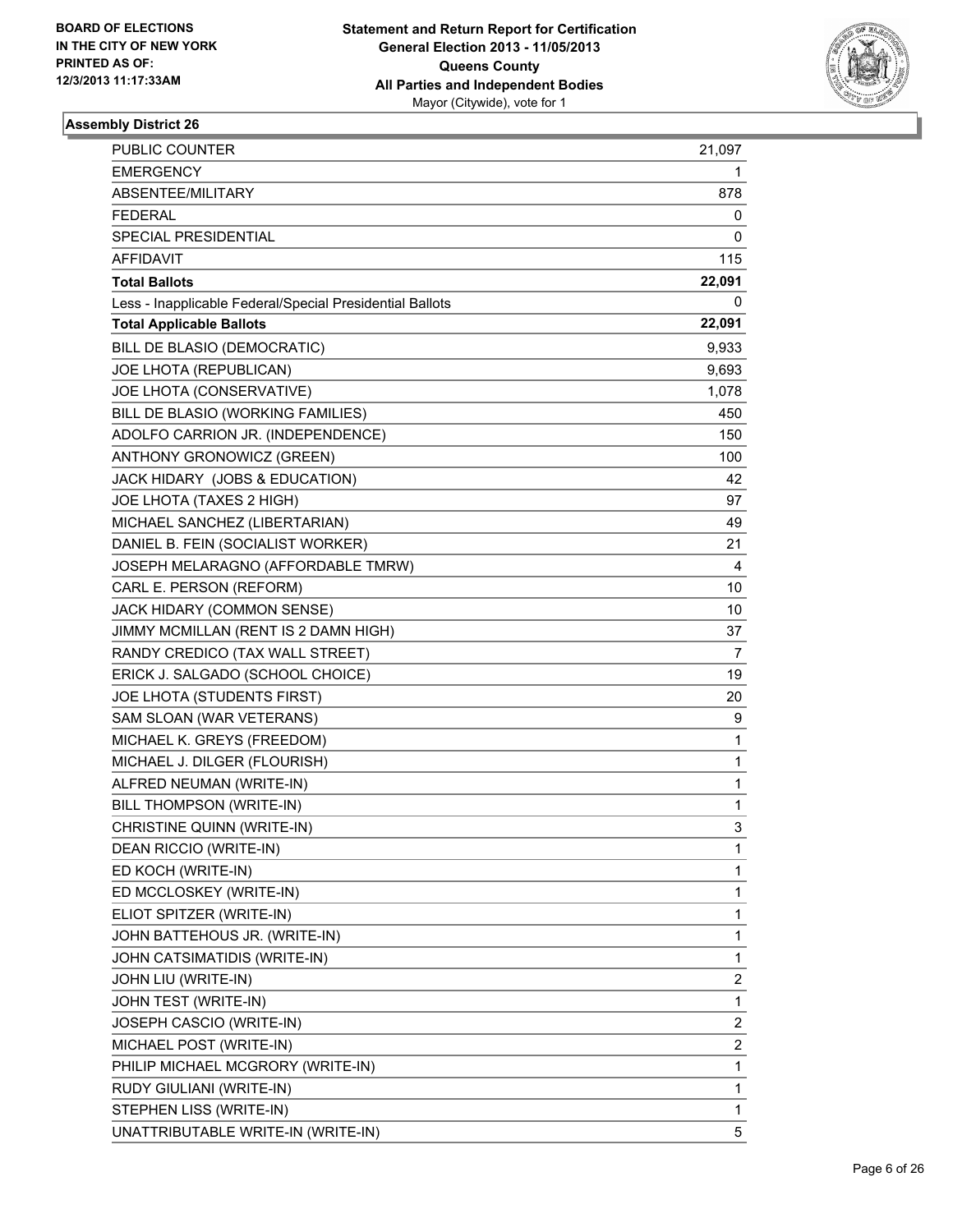

**Total Votes 21,757** 

Unrecorded 334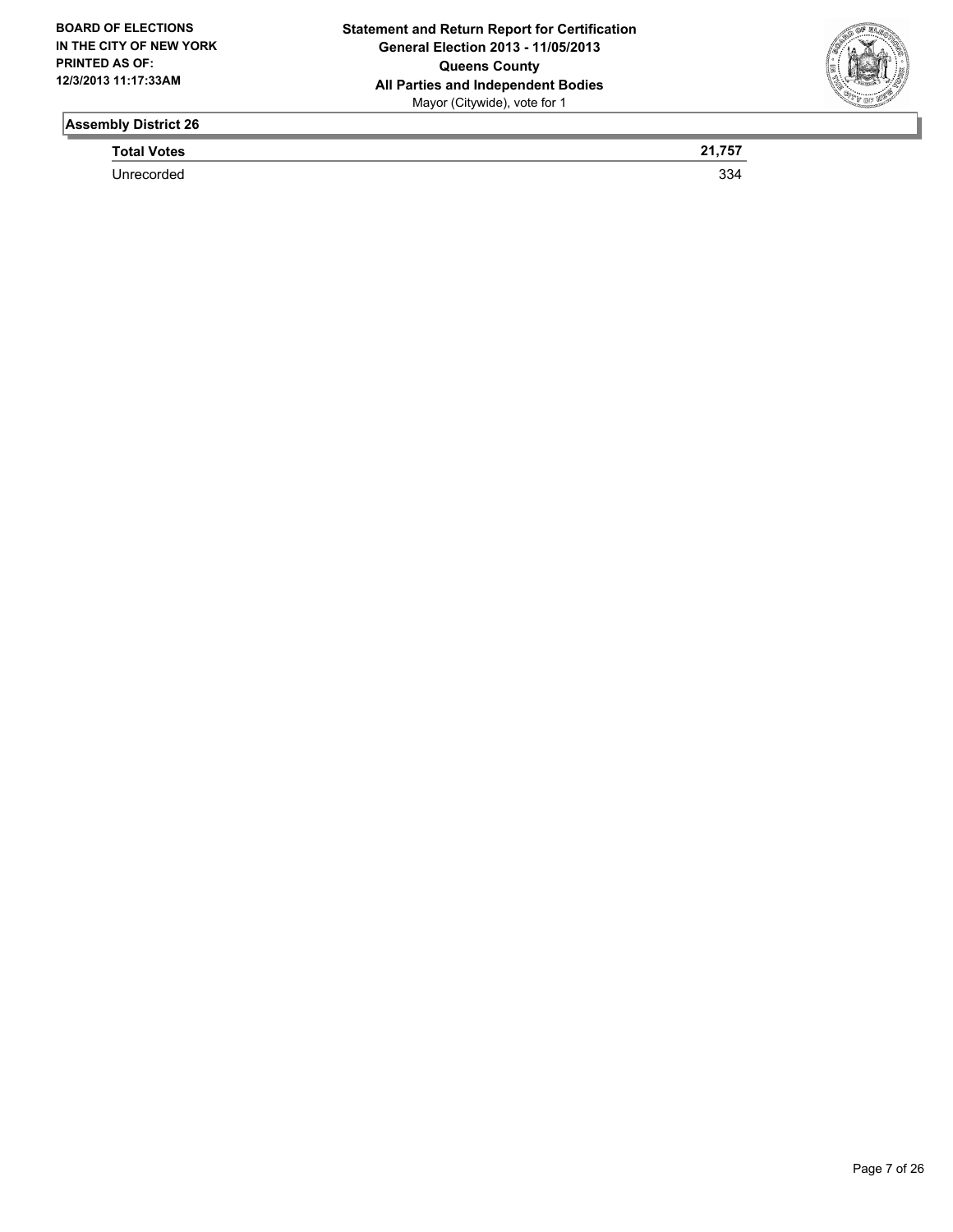

| <b>PUBLIC COUNTER</b>                                    | 14,376                  |
|----------------------------------------------------------|-------------------------|
| <b>EMERGENCY</b>                                         | 0                       |
| ABSENTEE/MILITARY                                        | 601                     |
| <b>FEDERAL</b>                                           | 0                       |
| SPECIAL PRESIDENTIAL                                     | 0                       |
| AFFIDAVIT                                                | 113                     |
| <b>Total Ballots</b>                                     | 15,090                  |
| Less - Inapplicable Federal/Special Presidential Ballots | 0                       |
| <b>Total Applicable Ballots</b>                          | 15,090                  |
| BILL DE BLASIO (DEMOCRATIC)                              | 8,373                   |
| JOE LHOTA (REPUBLICAN)                                   | 5,178                   |
| JOE LHOTA (CONSERVATIVE)                                 | 518                     |
| BILL DE BLASIO (WORKING FAMILIES)                        | 411                     |
| ADOLFO CARRION JR. (INDEPENDENCE)                        | 127                     |
| ANTHONY GRONOWICZ (GREEN)                                | 71                      |
| JACK HIDARY (JOBS & EDUCATION)                           | 27                      |
| JOE LHOTA (TAXES 2 HIGH)                                 | 51                      |
| MICHAEL SANCHEZ (LIBERTARIAN)                            | 25                      |
| DANIEL B. FEIN (SOCIALIST WORKER)                        | 16                      |
| JOSEPH MELARAGNO (AFFORDABLE TMRW)                       | 5                       |
| CARL E. PERSON (REFORM)                                  | 5                       |
| JACK HIDARY (COMMON SENSE)                               | 10                      |
| JIMMY MCMILLAN (RENT IS 2 DAMN HIGH)                     | 27                      |
| RANDY CREDICO (TAX WALL STREET)                          | 7                       |
| ERICK J. SALGADO (SCHOOL CHOICE)                         | 41                      |
| JOE LHOTA (STUDENTS FIRST)                               | 15                      |
| SAM SLOAN (WAR VETERANS)                                 | 2                       |
| MICHAEL K. GREYS (FREEDOM)                               | 1                       |
| MICHAEL J. DILGER (FLOURISH)                             | 0                       |
| ALEX P. KEATON (WRITE-IN)                                | $\overline{\mathbf{c}}$ |
| ANTHONY WEINER (WRITE-IN)                                | 1                       |
| CHRISTINE QUINN (WRITE-IN)                               | $\overline{2}$          |
| JACK BAER (WRITE-IN)                                     | 1                       |
| JOHN LIU (WRITE-IN)                                      | 1                       |
| JUSTIN WAX JACOBS (WRITE-IN)                             | 1                       |
| KAMIL KRAWCZYK (WRITE-IN)                                | 1                       |
| KATHLEEN LISSAUEV (WRITE-IN)                             | 1                       |
| MARIAH CAREY (WRITE-IN)                                  | 1                       |
| MIKE BLOOMBERG (WRITE-IN)                                | 1                       |
| RAY KELLY (WRITE-IN)                                     | 1                       |
| RUDY GIULIANI (WRITE-IN)                                 | 3                       |
| UNATTRIBUTABLE WRITE-IN (WRITE-IN)                       | 5                       |
| VINCENT A CIANCI (WRITE-IN)                              | 1                       |
| <b>Total Votes</b>                                       | 14,932                  |
| Unrecorded                                               | 158                     |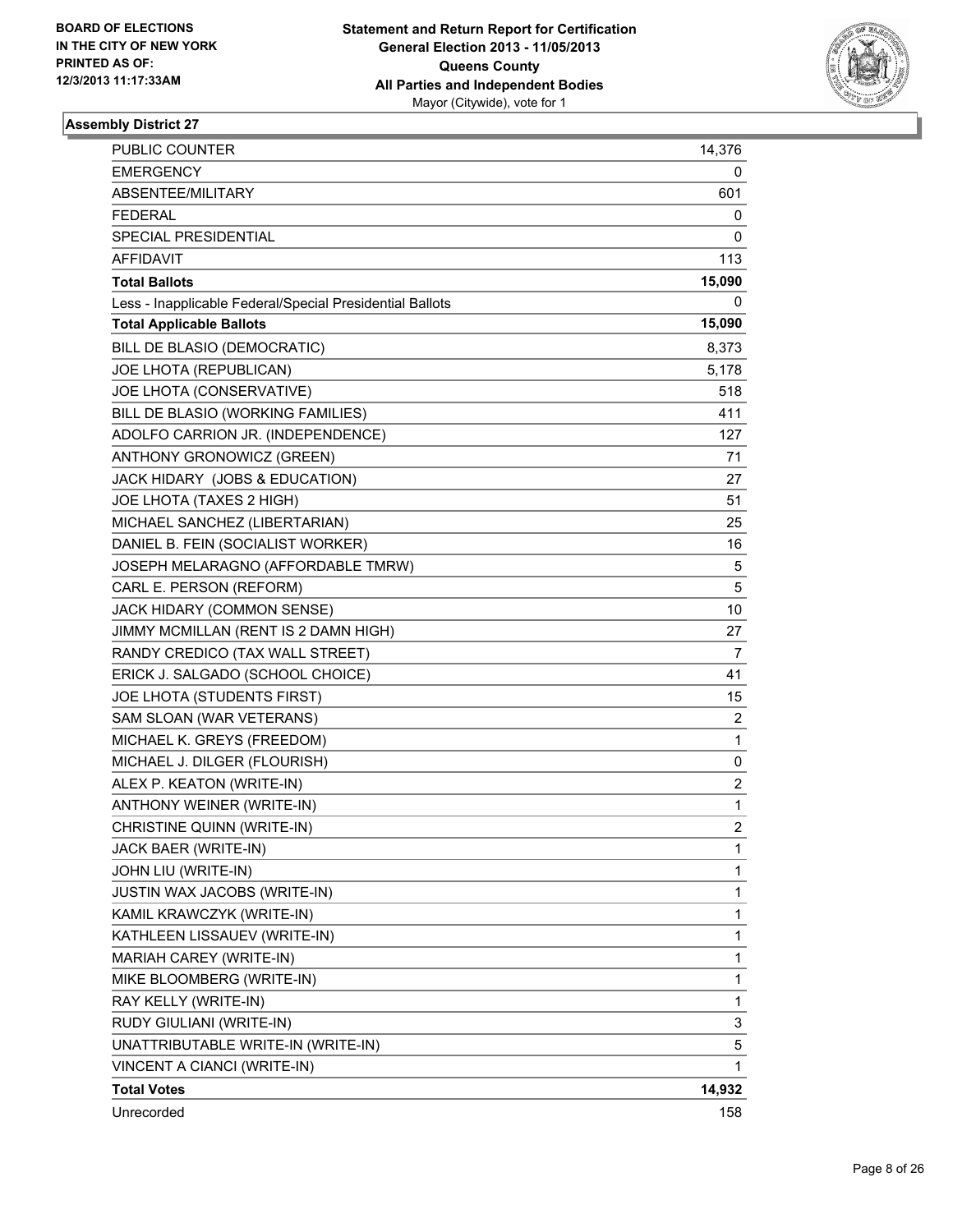

| PUBLIC COUNTER                                           | 17,878                  |
|----------------------------------------------------------|-------------------------|
| <b>EMERGENCY</b>                                         | 0                       |
| ABSENTEE/MILITARY                                        | 728                     |
| FEDERAL                                                  | 0                       |
| SPECIAL PRESIDENTIAL                                     | 0                       |
| AFFIDAVIT                                                | 98                      |
| <b>Total Ballots</b>                                     | 18,704                  |
| Less - Inapplicable Federal/Special Presidential Ballots | 0                       |
| <b>Total Applicable Ballots</b>                          | 18,704                  |
| BILL DE BLASIO (DEMOCRATIC)                              | 9,115                   |
| JOE LHOTA (REPUBLICAN)                                   | 7,289                   |
| JOE LHOTA (CONSERVATIVE)                                 | 831                     |
| BILL DE BLASIO (WORKING FAMILIES)                        | 579                     |
| ADOLFO CARRION JR. (INDEPENDENCE)                        | 159                     |
| ANTHONY GRONOWICZ (GREEN)                                | 109                     |
| JACK HIDARY (JOBS & EDUCATION)                           | 45                      |
| JOE LHOTA (TAXES 2 HIGH)                                 | 85                      |
| MICHAEL SANCHEZ (LIBERTARIAN)                            | 43                      |
| DANIEL B. FEIN (SOCIALIST WORKER)                        | 16                      |
| JOSEPH MELARAGNO (AFFORDABLE TMRW)                       | 8                       |
| CARL E. PERSON (REFORM)                                  | 6                       |
| JACK HIDARY (COMMON SENSE)                               | 17                      |
| JIMMY MCMILLAN (RENT IS 2 DAMN HIGH)                     | 47                      |
| RANDY CREDICO (TAX WALL STREET)                          | 14                      |
| ERICK J. SALGADO (SCHOOL CHOICE)                         | 12                      |
| JOE LHOTA (STUDENTS FIRST)                               | 23                      |
| SAM SLOAN (WAR VETERANS)                                 | 4                       |
| MICHAEL K. GREYS (FREEDOM)                               | 1                       |
| MICHAEL J. DILGER (FLOURISH)                             | 0                       |
| ALICE COOPER (WRITE-IN)                                  | 1                       |
| ANTHONY WEINER (WRITE-IN)                                | $\overline{\mathbf{c}}$ |
| BILL THOMPSON (WRITE-IN)                                 | $\mathbf{1}$            |
| CHRISTINE QUINN (WRITE-IN)                               | 4                       |
| DAVE MCCUTCHEON (WRITE-IN)                               | 1                       |
| DEREK JETER (WRITE-IN)                                   | 1                       |
| ELIOT SPITZER (WRITE-IN)                                 | 1                       |
| <b>GENE HOGLAN (WRITE-IN)</b>                            | 1                       |
| <b>GEORGE MCDONALD (WRITE-IN)</b>                        | 1                       |
| HELEN WONG (WRITE-IN)                                    | 1                       |
| HOWARD POLLACK (WRITE-IN)                                | 1                       |
| ISAAC AMBROSE MOORE (WRITE-IN)                           | 1                       |
| JESSE P. ROLAND (WRITE-IN)                               | 1                       |
| JOHN LIU (WRITE-IN)                                      | 1                       |
| <b>JUAN REYES (WRITE-IN)</b>                             | 1                       |
| PETER VALLONE (WRITE-IN)                                 | 1                       |
| PNINA SAMUELS (WRITE-IN)                                 | 1                       |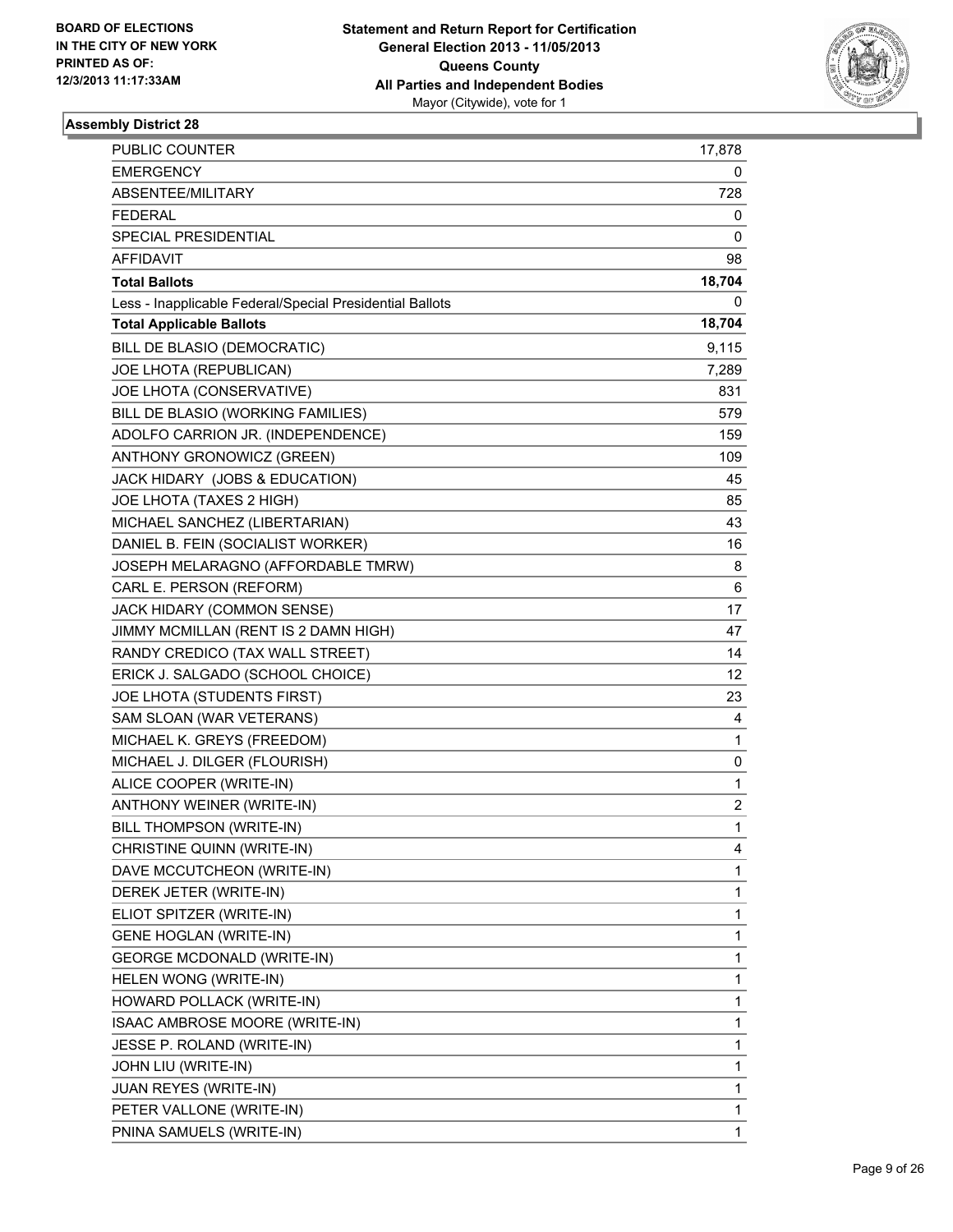

| SHELDON COOPER (WRITE-IN)          |        |
|------------------------------------|--------|
| TED DILL (WRITE-IN)                |        |
| UNATTRIBUTABLE WRITE-IN (WRITE-IN) | 14     |
| <b>Total Votes</b>                 | 18.440 |
| Unrecorded                         | 264    |

| PUBLIC COUNTER                                           | 17,580         |
|----------------------------------------------------------|----------------|
| <b>EMERGENCY</b>                                         | 1              |
| ABSENTEE/MILITARY                                        | 497            |
| <b>FEDERAL</b>                                           | 0              |
| SPECIAL PRESIDENTIAL                                     | 0              |
| AFFIDAVIT                                                | 167            |
| <b>Total Ballots</b>                                     | 18,245         |
| Less - Inapplicable Federal/Special Presidential Ballots | 0              |
| <b>Total Applicable Ballots</b>                          | 18,245         |
| BILL DE BLASIO (DEMOCRATIC)                              | 17,050         |
| JOE LHOTA (REPUBLICAN)                                   | 558            |
| JOE LHOTA (CONSERVATIVE)                                 | 46             |
| BILL DE BLASIO (WORKING FAMILIES)                        | 326            |
| ADOLFO CARRION JR. (INDEPENDENCE)                        | 54             |
| ANTHONY GRONOWICZ (GREEN)                                | 10             |
| JACK HIDARY (JOBS & EDUCATION)                           | 9              |
| JOE LHOTA (TAXES 2 HIGH)                                 | 4              |
| MICHAEL SANCHEZ (LIBERTARIAN)                            | 8              |
| DANIEL B. FEIN (SOCIALIST WORKER)                        | 6              |
| JOSEPH MELARAGNO (AFFORDABLE TMRW)                       | 3              |
| CARL E. PERSON (REFORM)                                  | 0              |
| JACK HIDARY (COMMON SENSE)                               | 1              |
| JIMMY MCMILLAN (RENT IS 2 DAMN HIGH)                     | 21             |
| RANDY CREDICO (TAX WALL STREET)                          | 2              |
| ERICK J. SALGADO (SCHOOL CHOICE)                         | 4              |
| JOE LHOTA (STUDENTS FIRST)                               | 1              |
| SAM SLOAN (WAR VETERANS)                                 | $\mathbf{1}$   |
| MICHAEL K. GREYS (FREEDOM)                               | 15             |
| MICHAEL J. DILGER (FLOURISH)                             | 0              |
| COREY GUMBS (WRITE-IN)                                   | 1              |
| JOHN TEST (WRITE-IN)                                     | 2              |
| JOHN W. CRONIN (WRITE-IN)                                | $\mathbf{1}$   |
| LEONA FERGUSON (WRITE-IN)                                | 1              |
| UNATTRIBUTABLE WRITE-IN (WRITE-IN)                       | $\overline{2}$ |
| <b>Total Votes</b>                                       | 18,126         |
| Unrecorded                                               | 119            |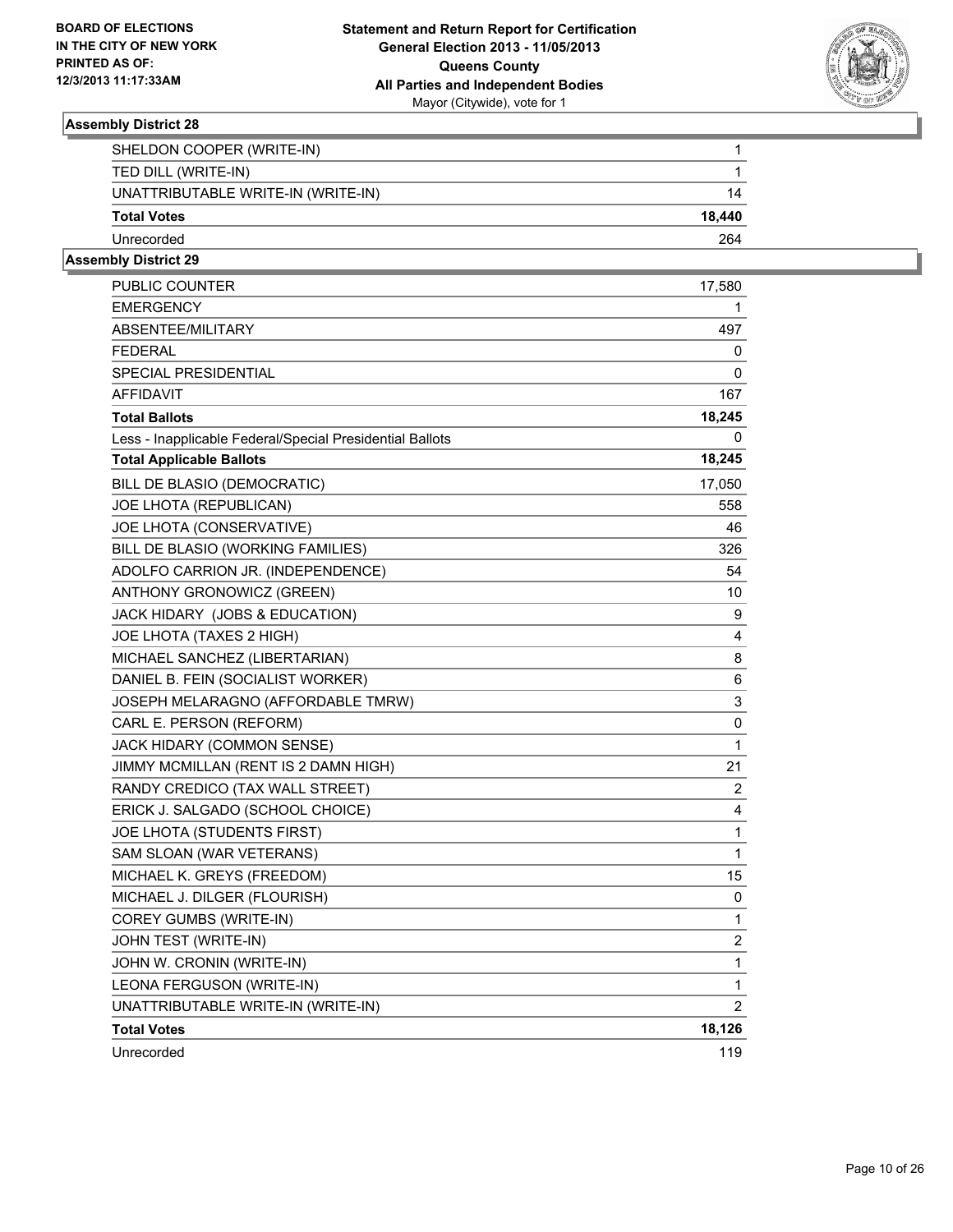

| PUBLIC COUNTER                                           | 14,367         |
|----------------------------------------------------------|----------------|
| <b>EMERGENCY</b>                                         | 14             |
| ABSENTEE/MILITARY                                        | 466            |
| <b>FEDERAL</b>                                           | 0              |
| SPECIAL PRESIDENTIAL                                     | 0              |
| AFFIDAVIT                                                | 120            |
| <b>Total Ballots</b>                                     | 14,967         |
| Less - Inapplicable Federal/Special Presidential Ballots | 0              |
| <b>Total Applicable Ballots</b>                          | 14,967         |
| BILL DE BLASIO (DEMOCRATIC)                              | 7,688          |
| JOE LHOTA (REPUBLICAN)                                   | 5,430          |
| JOE LHOTA (CONSERVATIVE)                                 | 682            |
| BILL DE BLASIO (WORKING FAMILIES)                        | 496            |
| ADOLFO CARRION JR. (INDEPENDENCE)                        | 131            |
| ANTHONY GRONOWICZ (GREEN)                                | 121            |
| JACK HIDARY (JOBS & EDUCATION)                           | 26             |
| JOE LHOTA (TAXES 2 HIGH)                                 | 45             |
| MICHAEL SANCHEZ (LIBERTARIAN)                            | 43             |
| DANIEL B. FEIN (SOCIALIST WORKER)                        | 12             |
| JOSEPH MELARAGNO (AFFORDABLE TMRW)                       | 7              |
| CARL E. PERSON (REFORM)                                  | $\overline{7}$ |
| JACK HIDARY (COMMON SENSE)                               | 7              |
| JIMMY MCMILLAN (RENT IS 2 DAMN HIGH)                     | 39             |
| RANDY CREDICO (TAX WALL STREET)                          | 6              |
| ERICK J. SALGADO (SCHOOL CHOICE)                         | 11             |
| JOE LHOTA (STUDENTS FIRST)                               | 22             |
| SAM SLOAN (WAR VETERANS)                                 | 4              |
| MICHAEL K. GREYS (FREEDOM)                               | 5              |
| MICHAEL J. DILGER (FLOURISH)                             | 0              |
| ALEC BALDWIN (WRITE-IN)                                  | 1              |
| ANTHONY WEINER (WRITE-IN)                                | 1              |
| <b>ASSATA SHAKUR (WRITE-IN)</b>                          | 1              |
| BILL CLINTON (WRITE-IN)                                  | 1              |
| CHRISTINE QUINN (WRITE-IN)                               | 1              |
| ERIN ACOSTA (WRITE-IN)                                   | 1              |
| JACK BAER (WRITE-IN)                                     | 1              |
| JOE KLONOWSKI (WRITE-IN)                                 | 1              |
| JOHN CATSIMATIDIS (WRITE-IN)                             | 2              |
| JOSEPH T. KLONOWSKI (WRITE-IN)                           | 1              |
| MARK SHULMAN (WRITE-IN)                                  | 1              |
| MICHAEL REILLY (WRITE-IN)                                | 1              |
| MIKE BLOOMBERG (WRITE-IN)                                | 1              |
| PETER VALLONE (WRITE-IN)                                 | 1              |
| UNATTRIBUTABLE WRITE-IN (WRITE-IN)                       | 5              |
| WILLIAM RADSKE (WRITE-IN)                                | 1              |
| <b>Total Votes</b>                                       | 14,803         |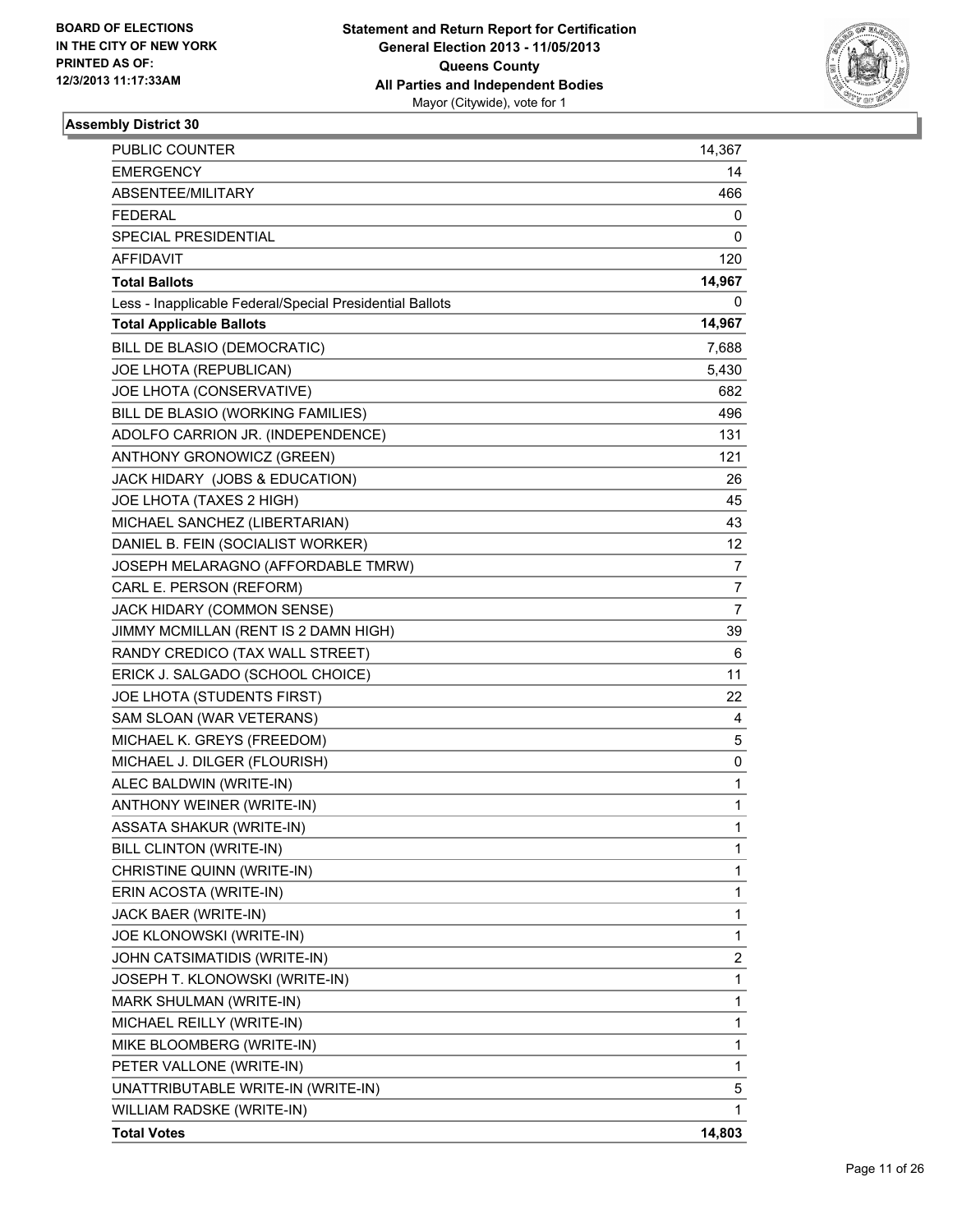

Unrecorded 164

| <b>Assembly District 31</b>                              |                |
|----------------------------------------------------------|----------------|
| PUBLIC COUNTER                                           | 12,019         |
| <b>EMERGENCY</b>                                         | 0              |
| ABSENTEE/MILITARY                                        | 307            |
| <b>FEDERAL</b>                                           | 0              |
| SPECIAL PRESIDENTIAL                                     | $\Omega$       |
| AFFIDAVIT                                                | 124            |
| <b>Total Ballots</b>                                     | 12,450         |
| Less - Inapplicable Federal/Special Presidential Ballots | 0              |
| <b>Total Applicable Ballots</b>                          | 12,450         |
| BILL DE BLASIO (DEMOCRATIC)                              | 11,153         |
| JOE LHOTA (REPUBLICAN)                                   | 727            |
| JOE LHOTA (CONSERVATIVE)                                 | 101            |
| BILL DE BLASIO (WORKING FAMILIES)                        | 224            |
| ADOLFO CARRION JR. (INDEPENDENCE)                        | 55             |
| ANTHONY GRONOWICZ (GREEN)                                | 12             |
| JACK HIDARY (JOBS & EDUCATION)                           | 7              |
| JOE LHOTA (TAXES 2 HIGH)                                 | 7              |
| MICHAEL SANCHEZ (LIBERTARIAN)                            | 9              |
| DANIEL B. FEIN (SOCIALIST WORKER)                        | 1              |
| JOSEPH MELARAGNO (AFFORDABLE TMRW)                       | 0              |
| CARL E. PERSON (REFORM)                                  | 0              |
| JACK HIDARY (COMMON SENSE)                               | 3              |
| JIMMY MCMILLAN (RENT IS 2 DAMN HIGH)                     | 17             |
| RANDY CREDICO (TAX WALL STREET)                          | 3              |
| ERICK J. SALGADO (SCHOOL CHOICE)                         | 12             |
| JOE LHOTA (STUDENTS FIRST)                               | 4              |
| SAM SLOAN (WAR VETERANS)                                 | $\mathbf 1$    |
| MICHAEL K. GREYS (FREEDOM)                               | 5              |
| MICHAEL J. DILGER (FLOURISH)                             | 0              |
| JAMES MCDONALD JR. (WRITE-IN)                            | $\mathbf{1}$   |
| LANCE EASTACHE (WRITE-IN)                                | $\mathbf{1}$   |
| UNATTRIBUTABLE WRITE-IN (WRITE-IN)                       | $\overline{2}$ |
| <b>Total Votes</b>                                       | 12,345         |
| Unrecorded                                               | 105            |
|                                                          |                |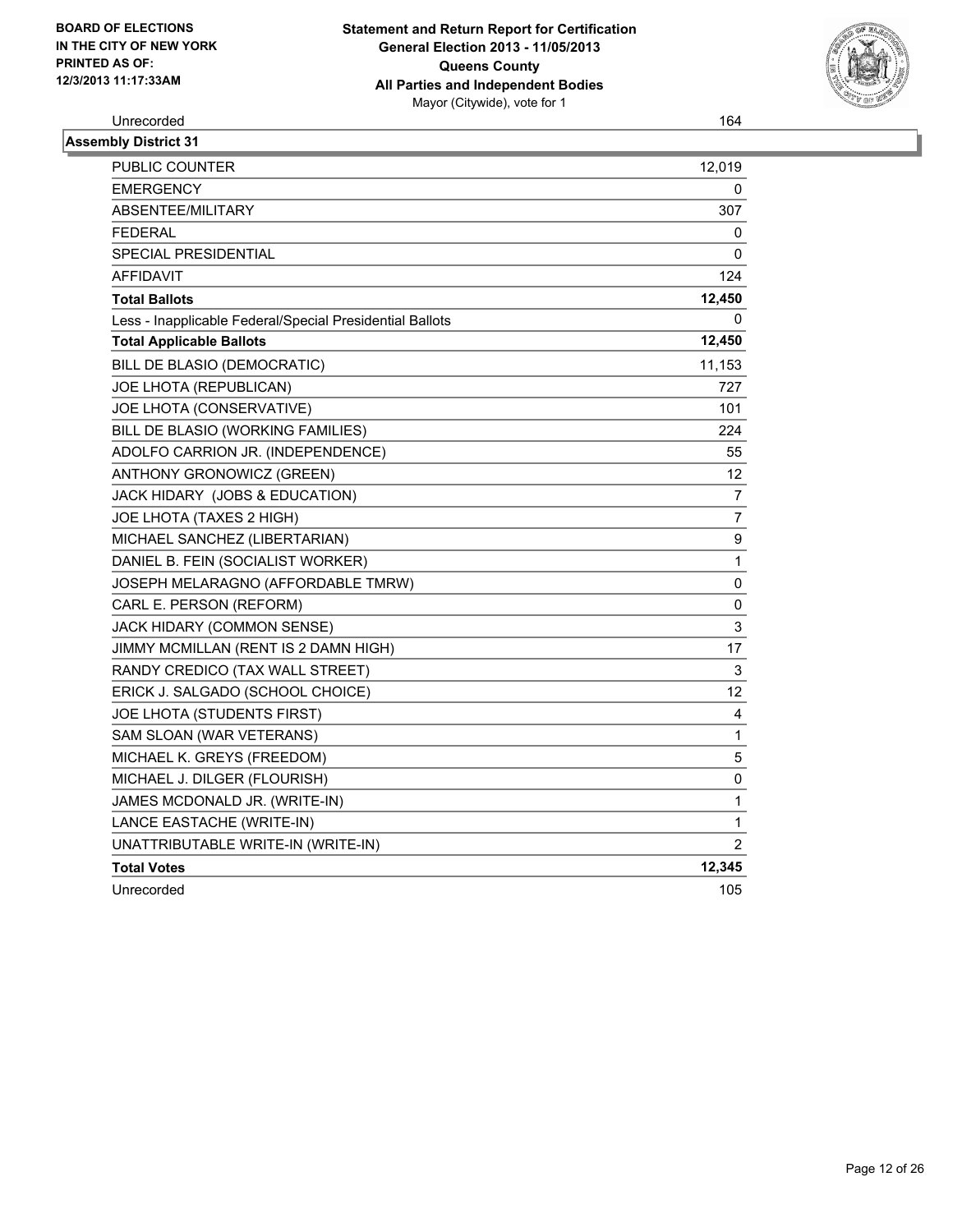

| <b>PUBLIC COUNTER</b>                                    | 16,455 |
|----------------------------------------------------------|--------|
| EMERGENCY                                                | 6      |
| ABSENTEE/MILITARY                                        | 334    |
| <b>FEDERAL</b>                                           | 0      |
| SPECIAL PRESIDENTIAL                                     | 0      |
| <b>AFFIDAVIT</b>                                         | 182    |
| <b>Total Ballots</b>                                     | 16,977 |
| Less - Inapplicable Federal/Special Presidential Ballots | 0      |
| <b>Total Applicable Ballots</b>                          | 16,977 |
| BILL DE BLASIO (DEMOCRATIC)                              | 16,054 |
| JOE LHOTA (REPUBLICAN)                                   | 274    |
| JOE LHOTA (CONSERVATIVE)                                 | 21     |
| BILL DE BLASIO (WORKING FAMILIES)                        | 337    |
| ADOLFO CARRION JR. (INDEPENDENCE)                        | 53     |
| ANTHONY GRONOWICZ (GREEN)                                | 13     |
| JACK HIDARY (JOBS & EDUCATION)                           | 11     |
| JOE LHOTA (TAXES 2 HIGH)                                 | 6      |
| MICHAEL SANCHEZ (LIBERTARIAN)                            | 8      |
| DANIEL B. FEIN (SOCIALIST WORKER)                        | 4      |
| JOSEPH MELARAGNO (AFFORDABLE TMRW)                       | 3      |
| CARL E. PERSON (REFORM)                                  | 4      |
| JACK HIDARY (COMMON SENSE)                               | 0      |
| JIMMY MCMILLAN (RENT IS 2 DAMN HIGH)                     | 13     |
| RANDY CREDICO (TAX WALL STREET)                          | 2      |
| ERICK J. SALGADO (SCHOOL CHOICE)                         | 6      |
| JOE LHOTA (STUDENTS FIRST)                               | 0      |
| SAM SLOAN (WAR VETERANS)                                 | 0      |
| MICHAEL K. GREYS (FREEDOM)                               | 19     |
| MICHAEL J. DILGER (FLOURISH)                             | 0      |
| BILL THOMPSON (WRITE-IN)                                 | 1      |
| ERIC J. HARLEY (WRITE-IN)                                | 1      |
| JOHN LIU (WRITE-IN)                                      | 1      |
| MICHAEL GREYS (WRITE-IN)                                 | 1      |
| RONALD VEAL (WRITE-IN)                                   | 1      |
| UNATTRIBUTABLE WRITE-IN (WRITE-IN)                       | 3      |
| WILLIAM MOSES BRADSON JR. (WRITE-IN)                     | 1      |
| WILLIE L BARKER (WRITE-IN)                               | 1      |
| <b>Total Votes</b>                                       | 16,838 |
| Unrecorded                                               | 139    |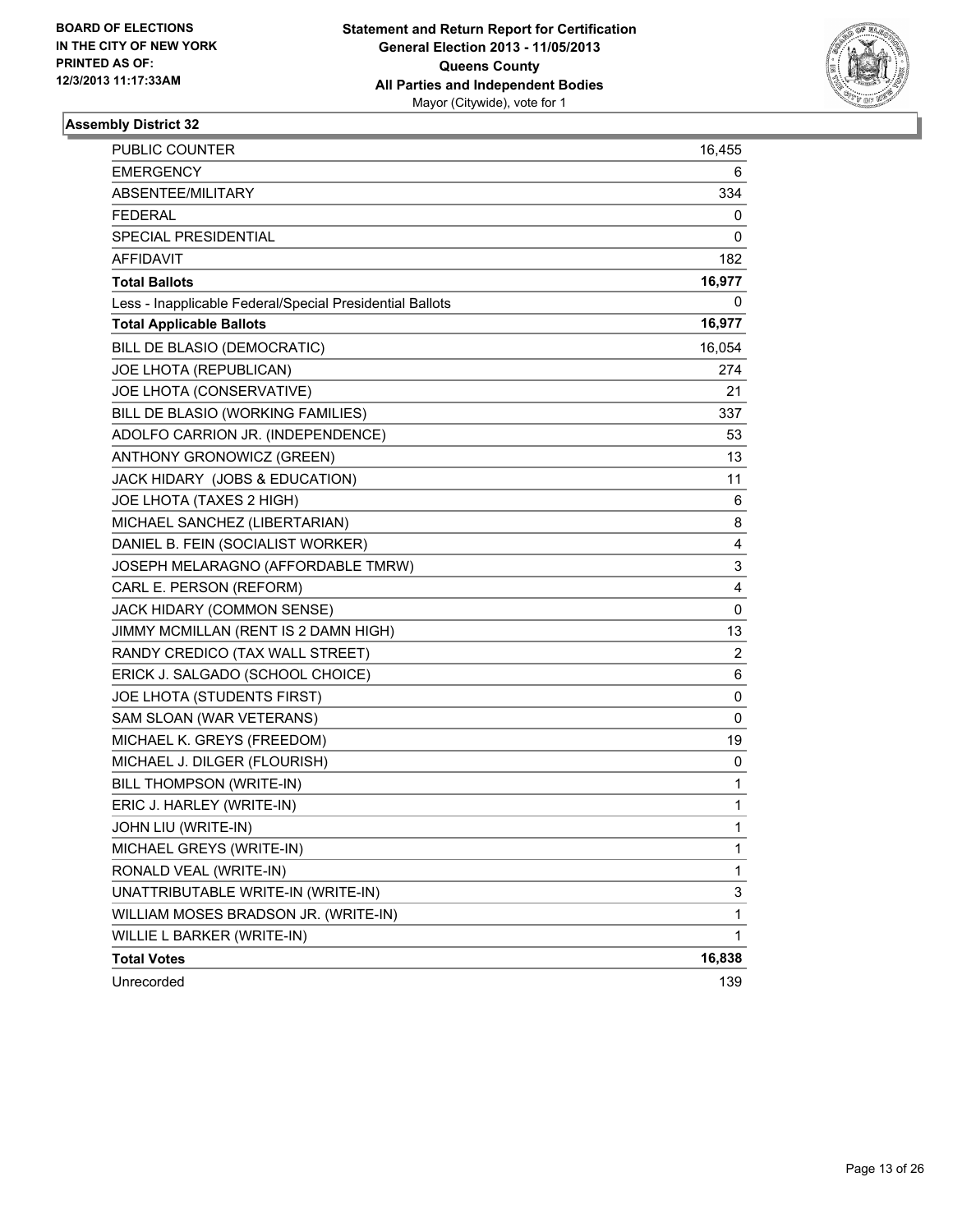

| <b>PUBLIC COUNTER</b>                                    | 19,352           |
|----------------------------------------------------------|------------------|
| <b>EMERGENCY</b>                                         | 0                |
| ABSENTEE/MILITARY                                        | 404              |
| <b>FEDERAL</b>                                           | 0                |
| SPECIAL PRESIDENTIAL                                     | 0                |
| <b>AFFIDAVIT</b>                                         | 136              |
| <b>Total Ballots</b>                                     | 19,892           |
| Less - Inapplicable Federal/Special Presidential Ballots | 0                |
| <b>Total Applicable Ballots</b>                          | 19,892           |
| BILL DE BLASIO (DEMOCRATIC)                              | 16,888           |
| JOE LHOTA (REPUBLICAN)                                   | 1,869            |
| JOE LHOTA (CONSERVATIVE)                                 | 293              |
| BILL DE BLASIO (WORKING FAMILIES)                        | 484              |
| ADOLFO CARRION JR. (INDEPENDENCE)                        | 70               |
| ANTHONY GRONOWICZ (GREEN)                                | 26               |
| JACK HIDARY (JOBS & EDUCATION)                           | 16               |
| JOE LHOTA (TAXES 2 HIGH)                                 | 26               |
| MICHAEL SANCHEZ (LIBERTARIAN)                            | 16               |
| DANIEL B. FEIN (SOCIALIST WORKER)                        | 4                |
| JOSEPH MELARAGNO (AFFORDABLE TMRW)                       | $\boldsymbol{7}$ |
| CARL E. PERSON (REFORM)                                  | 1                |
| JACK HIDARY (COMMON SENSE)                               | 5                |
| JIMMY MCMILLAN (RENT IS 2 DAMN HIGH)                     | 18               |
| RANDY CREDICO (TAX WALL STREET)                          | 5                |
| ERICK J. SALGADO (SCHOOL CHOICE)                         | 12               |
| JOE LHOTA (STUDENTS FIRST)                               | 4                |
| SAM SLOAN (WAR VETERANS)                                 | 0                |
| MICHAEL K. GREYS (FREEDOM)                               | 18               |
| MICHAEL J. DILGER (FLOURISH)                             | 0                |
| BILL CLINTON (WRITE-IN)                                  | 1                |
| GIZMO PORTER (WRITE-IN)                                  | 1                |
| JOHN CATSIMATIDIS (WRITE-IN)                             | $\mathbf{1}$     |
| JOHN TEST (WRITE-IN)                                     | 1                |
| MARIA CUOMO (WRITE-IN)                                   | 1                |
| MICHAEL BLOOMBERG (WRITE-IN)                             | $\mathbf 1$      |
| MICHAEL POST (WRITE-IN)                                  | 3                |
| UNATTRIBUTABLE WRITE-IN (WRITE-IN)                       | 4                |
| <b>Total Votes</b>                                       | 19,775           |
| Unrecorded                                               | 117              |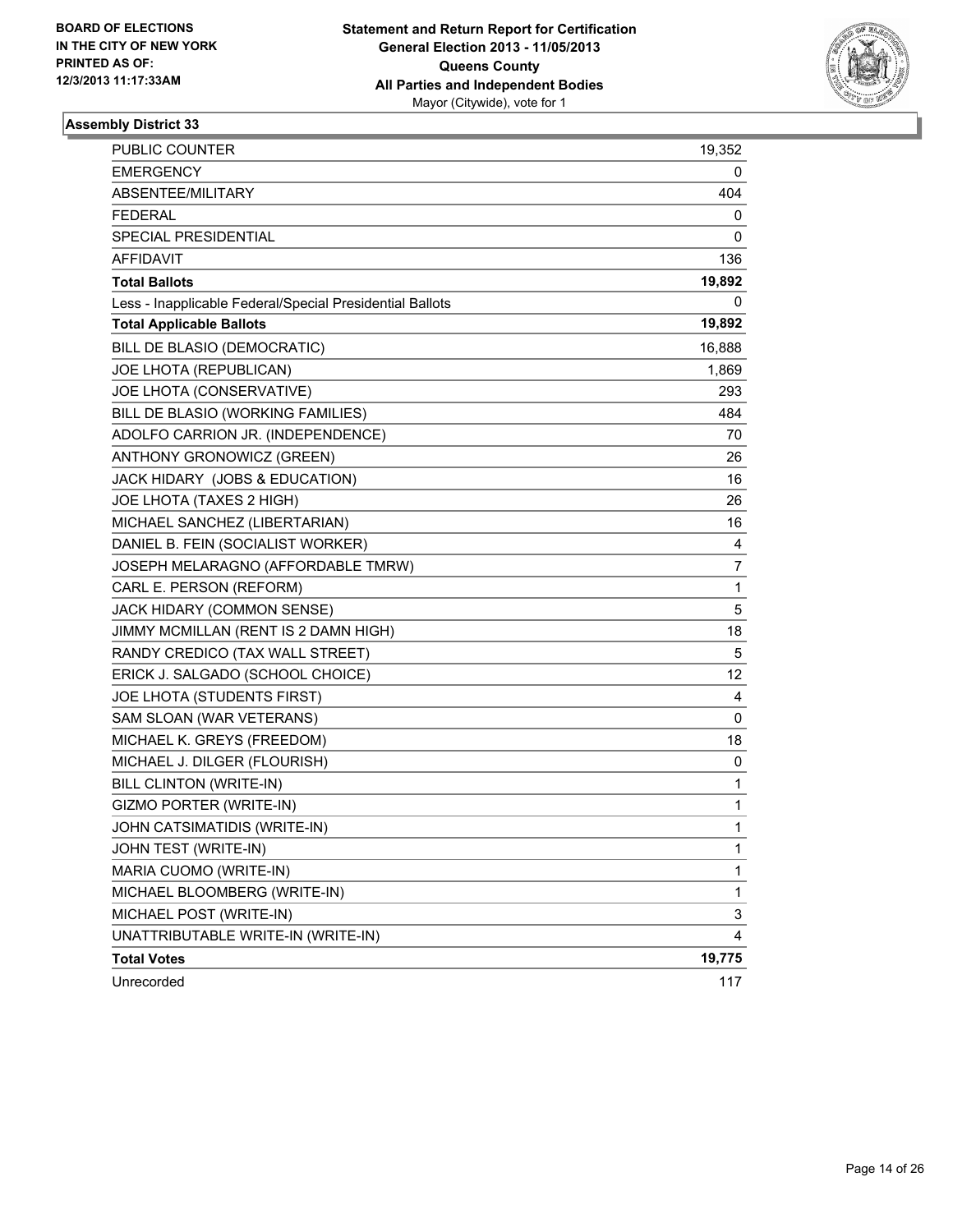

| PUBLIC COUNTER                                           | 10,134                  |
|----------------------------------------------------------|-------------------------|
| <b>EMERGENCY</b>                                         | 0                       |
| ABSENTEE/MILITARY                                        | 237                     |
| <b>FEDERAL</b>                                           | 0                       |
| <b>SPECIAL PRESIDENTIAL</b>                              | 0                       |
| <b>AFFIDAVIT</b>                                         | 121                     |
| <b>Total Ballots</b>                                     | 10,492                  |
| Less - Inapplicable Federal/Special Presidential Ballots | 0                       |
| <b>Total Applicable Ballots</b>                          | 10,492                  |
| BILL DE BLASIO (DEMOCRATIC)                              | 7,454                   |
| JOE LHOTA (REPUBLICAN)                                   | 1,944                   |
| JOE LHOTA (CONSERVATIVE)                                 | 199                     |
| BILL DE BLASIO (WORKING FAMILIES)                        | 438                     |
| ADOLFO CARRION JR. (INDEPENDENCE)                        | 112                     |
| ANTHONY GRONOWICZ (GREEN)                                | 51                      |
| JACK HIDARY (JOBS & EDUCATION)                           | 23                      |
| JOE LHOTA (TAXES 2 HIGH)                                 | 22                      |
| MICHAEL SANCHEZ (LIBERTARIAN)                            | 16                      |
| DANIEL B. FEIN (SOCIALIST WORKER)                        | 8                       |
| JOSEPH MELARAGNO (AFFORDABLE TMRW)                       | 2                       |
| CARL E. PERSON (REFORM)                                  | 1                       |
| JACK HIDARY (COMMON SENSE)                               | 6                       |
| JIMMY MCMILLAN (RENT IS 2 DAMN HIGH)                     | 21                      |
| RANDY CREDICO (TAX WALL STREET)                          | 5                       |
| ERICK J. SALGADO (SCHOOL CHOICE)                         | 36                      |
| JOE LHOTA (STUDENTS FIRST)                               | 10                      |
| SAM SLOAN (WAR VETERANS)                                 | 1                       |
| MICHAEL K. GREYS (FREEDOM)                               | 3                       |
| MICHAEL J. DILGER (FLOURISH)                             | 0                       |
| BERNARD COHEN (WRITE-IN)                                 | 1                       |
| <b>GEORGE MCDONALD (WRITE-IN)</b>                        | 1                       |
| JOHN CATSIMATIDIS (WRITE-IN)                             | $\overline{\mathbf{c}}$ |
| MELISSA MORALES (WRITE-IN)                               | 1                       |
| RUDY GIULIANI (WRITE-IN)                                 | 1                       |
| UNATTRIBUTABLE WRITE-IN (WRITE-IN)                       | 1                       |
| <b>Total Votes</b>                                       | 10,359                  |
| Unrecorded                                               | 133                     |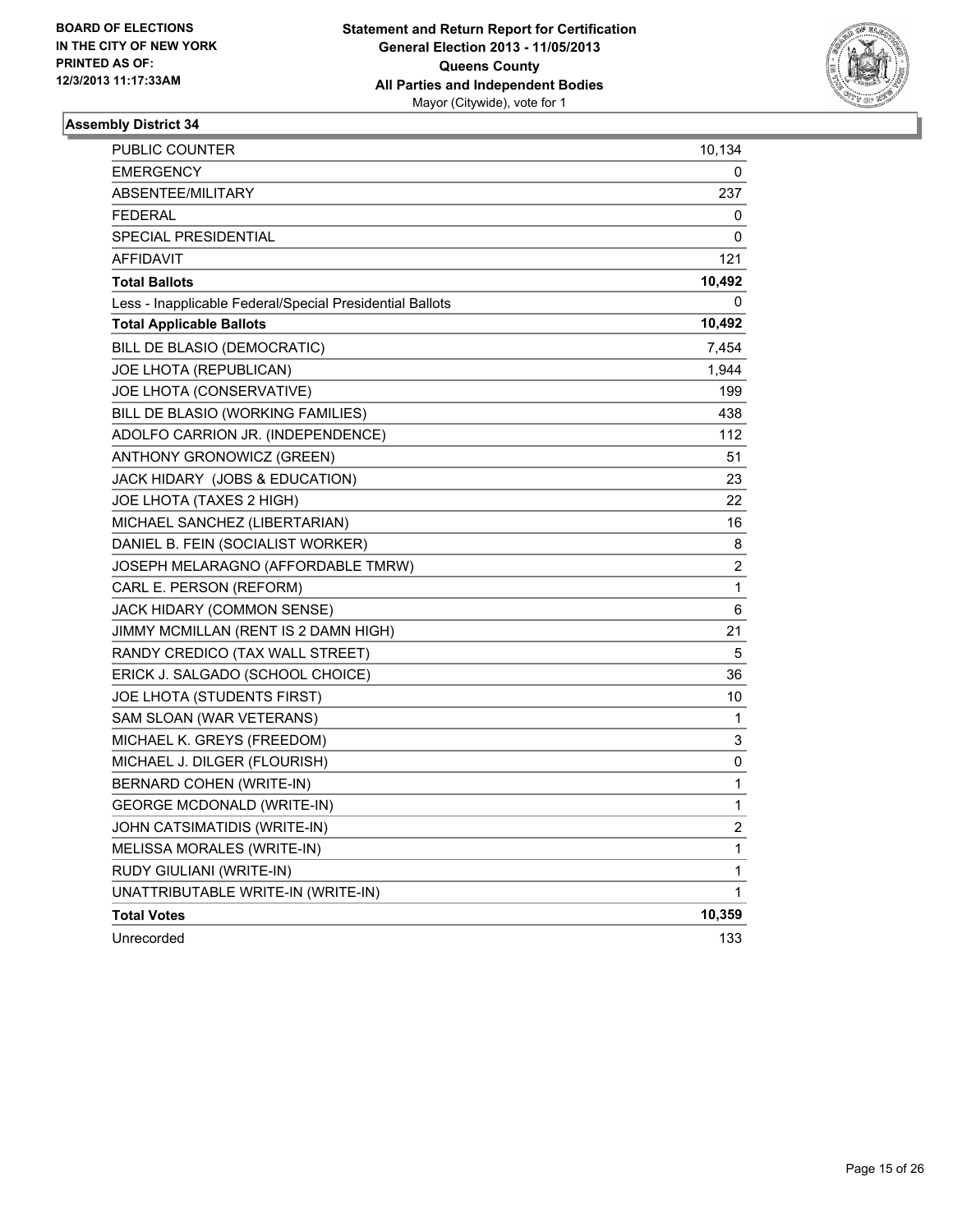

| PUBLIC COUNTER                                           | 9,190        |
|----------------------------------------------------------|--------------|
| <b>EMERGENCY</b>                                         | 0            |
| ABSENTEE/MILITARY                                        | 375          |
| <b>FEDERAL</b>                                           | 0            |
| <b>SPECIAL PRESIDENTIAL</b>                              | 0            |
| AFFIDAVIT                                                | 98           |
| <b>Total Ballots</b>                                     | 9,663        |
| Less - Inapplicable Federal/Special Presidential Ballots | 0            |
| <b>Total Applicable Ballots</b>                          | 9,663        |
| BILL DE BLASIO (DEMOCRATIC)                              | 7,850        |
| JOE LHOTA (REPUBLICAN)                                   | 1,190        |
| JOE LHOTA (CONSERVATIVE)                                 | 102          |
| BILL DE BLASIO (WORKING FAMILIES)                        | 209          |
| ADOLFO CARRION JR. (INDEPENDENCE)                        | 71           |
| ANTHONY GRONOWICZ (GREEN)                                | 18           |
| JACK HIDARY (JOBS & EDUCATION)                           | 11           |
| JOE LHOTA (TAXES 2 HIGH)                                 | 9            |
| MICHAEL SANCHEZ (LIBERTARIAN)                            | 14           |
| DANIEL B. FEIN (SOCIALIST WORKER)                        | 5            |
| JOSEPH MELARAGNO (AFFORDABLE TMRW)                       | 6            |
| CARL E. PERSON (REFORM)                                  | 5            |
| JACK HIDARY (COMMON SENSE)                               | $\mathbf{1}$ |
| JIMMY MCMILLAN (RENT IS 2 DAMN HIGH)                     | 20           |
| RANDY CREDICO (TAX WALL STREET)                          | 3            |
| ERICK J. SALGADO (SCHOOL CHOICE)                         | 14           |
| JOE LHOTA (STUDENTS FIRST)                               | 4            |
| SAM SLOAN (WAR VETERANS)                                 | 0            |
| MICHAEL K. GREYS (FREEDOM)                               | 2            |
| MICHAEL J. DILGER (FLOURISH)                             | 1            |
| ANTHONY WEINER (WRITE-IN)                                | 1            |
| BILL THOMPSON (WRITE-IN)                                 | 1            |
| CHOLCWE LUMUMBA (WRITE-IN)                               | 1            |
| CHRISTINE QUINN (WRITE-IN)                               | 1            |
| CHUCK NORRIS (WRITE-IN)                                  | 2            |
| DANIEL DROMM (WRITE-IN)                                  | 1            |
| ED KOCH (WRITE-IN)                                       | 1            |
| GAVEN NOWAK (WRITE-IN)                                   | 1            |
| <b>GEORGE MCDONALD (WRITE-IN)</b>                        | 1            |
| JOHN CATSIMATIDIS (WRITE-IN)                             | 1            |
| JOHN LIU (WRITE-IN)                                      | 1            |
| JOHN TEST (WRITE-IN)                                     | 1            |
| JOSE SEGUN (WRITE-IN)                                    | 1            |
| MARK J BIBILS (WRITE-IN)                                 | 1            |
| MIKE BLOOMBERG (WRITE-IN)                                | 1            |
| THOMAS OLIVER-OSBOURNE (WRITE-IN)                        | 1            |
| UNATTRIBUTABLE WRITE-IN (WRITE-IN)                       | 3            |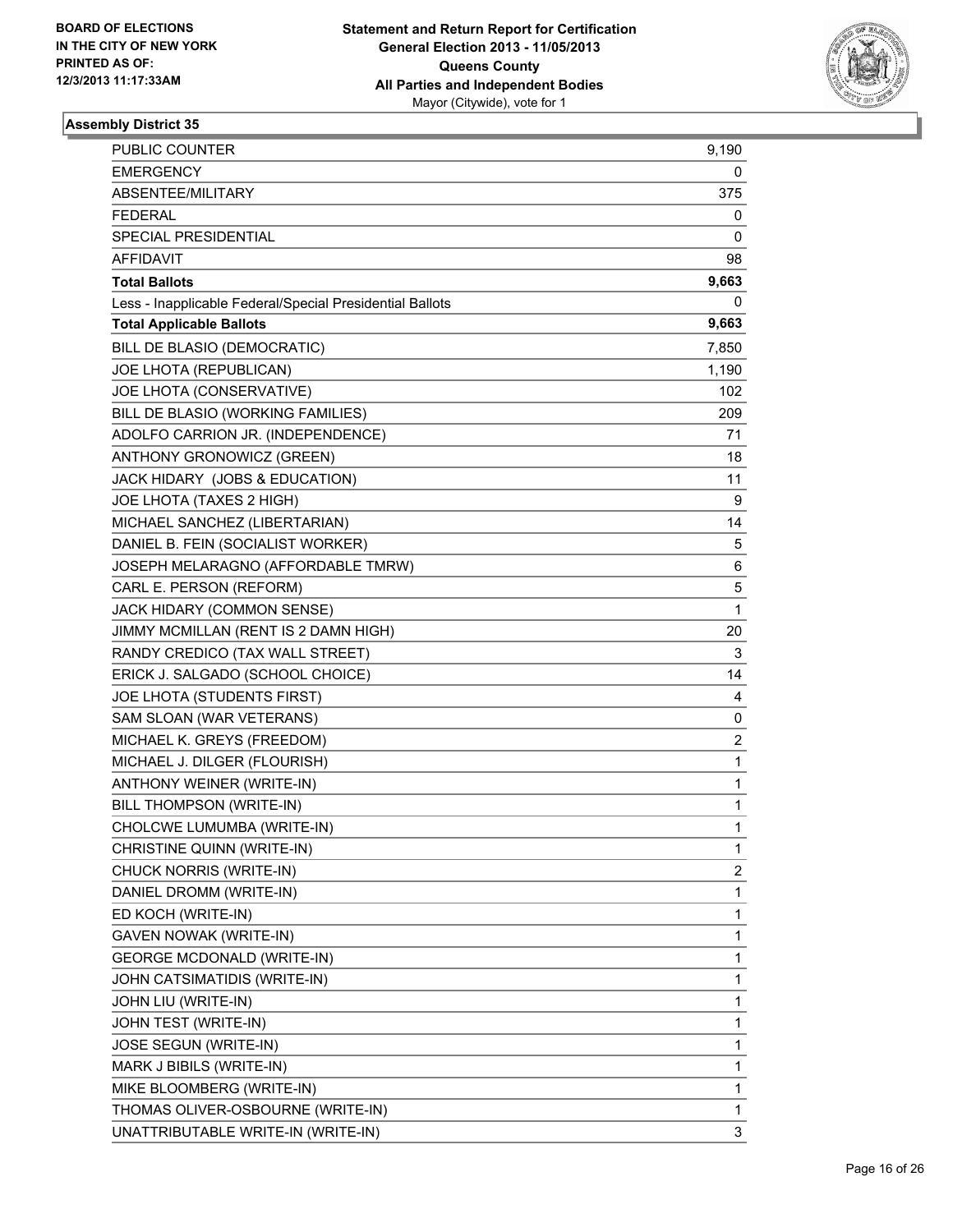

**Total Votes 9,555** 

Unrecorded 108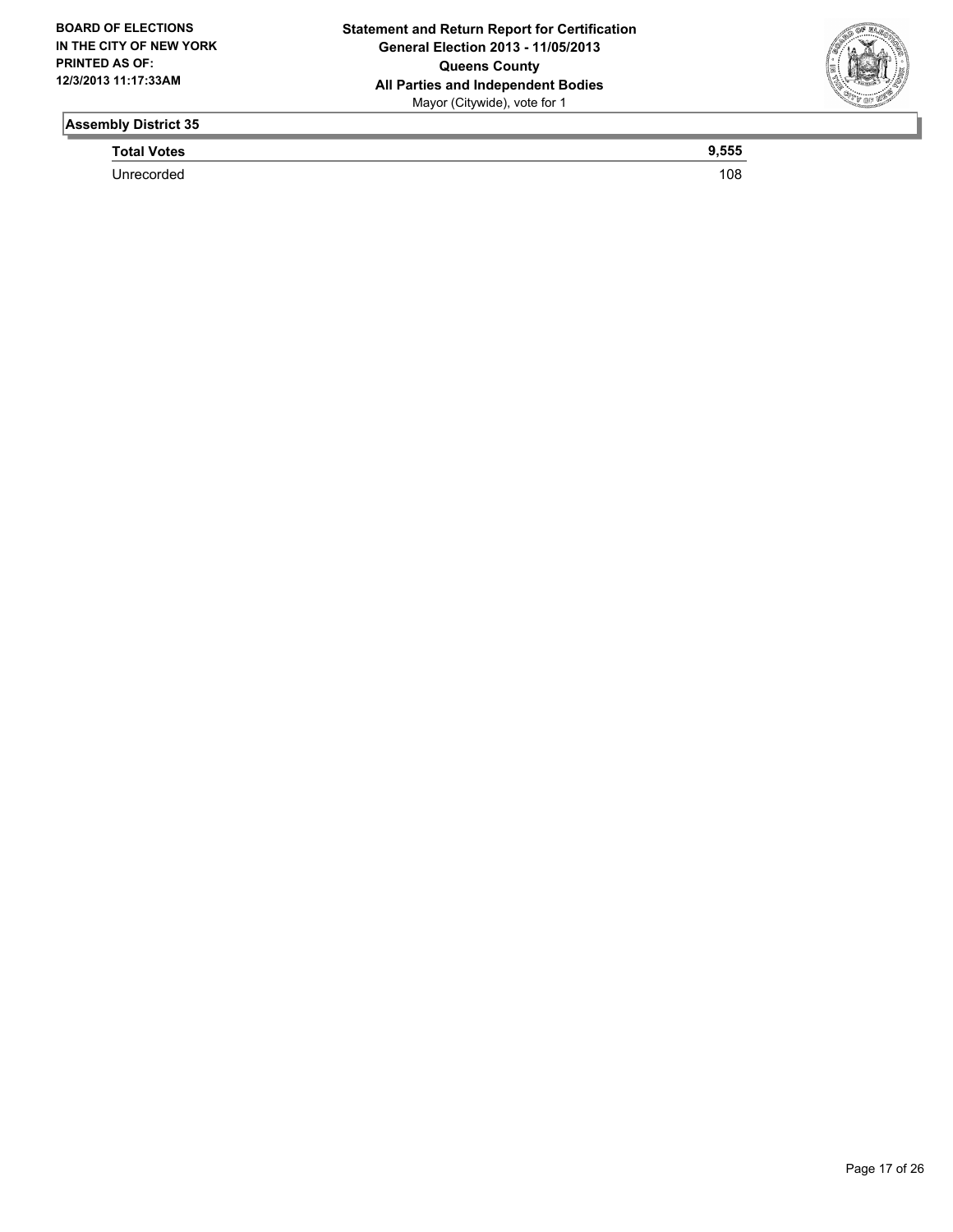

| <b>PUBLIC COUNTER</b>                                    | 14,716         |
|----------------------------------------------------------|----------------|
| <b>EMERGENCY</b>                                         | 1              |
| ABSENTEE/MILITARY                                        | 290            |
| <b>FEDERAL</b>                                           | 0              |
| SPECIAL PRESIDENTIAL                                     | 0              |
| <b>AFFIDAVIT</b>                                         | 199            |
| <b>Total Ballots</b>                                     | 15,206         |
| Less - Inapplicable Federal/Special Presidential Ballots | 0              |
| <b>Total Applicable Ballots</b>                          | 15,206         |
| BILL DE BLASIO (DEMOCRATIC)                              | 9,664          |
| JOE LHOTA (REPUBLICAN)                                   | 3,494          |
| JOE LHOTA (CONSERVATIVE)                                 | 366            |
| BILL DE BLASIO (WORKING FAMILIES)                        | 767            |
| ADOLFO CARRION JR. (INDEPENDENCE)                        | 158            |
| ANTHONY GRONOWICZ (GREEN)                                | 207            |
| JACK HIDARY (JOBS & EDUCATION)                           | 34             |
| JOE LHOTA (TAXES 2 HIGH)                                 | 29             |
| MICHAEL SANCHEZ (LIBERTARIAN)                            | 54             |
| DANIEL B. FEIN (SOCIALIST WORKER)                        | 23             |
| JOSEPH MELARAGNO (AFFORDABLE TMRW)                       | 6              |
| CARL E. PERSON (REFORM)                                  | $\overline{7}$ |
| JACK HIDARY (COMMON SENSE)                               | 5              |
| JIMMY MCMILLAN (RENT IS 2 DAMN HIGH)                     | 39             |
| RANDY CREDICO (TAX WALL STREET)                          | 22             |
| ERICK J. SALGADO (SCHOOL CHOICE)                         | 24             |
| JOE LHOTA (STUDENTS FIRST)                               | 13             |
| SAM SLOAN (WAR VETERANS)                                 | 4              |
| MICHAEL K. GREYS (FREEDOM)                               | 0              |
| MICHAEL J. DILGER (FLOURISH)                             | 0              |
| BILL THOMPSON (WRITE-IN)                                 | 3              |
| CHARLIE DIBENORILLO (WRITE-IN)                           | 1              |
| CHRISTINE QUINN (WRITE-IN)                               | 5              |
| CHRISTOS RENTOS (WRITE-IN)                               | $\mathbf 1$    |
| <b>GRAHAM M. CARTY (WRITE-IN)</b>                        | 1              |
| HILLARY CLINTON (WRITE-IN)                               | $\mathbf{1}$   |
| JANETTE SADIT KHAN (WRITE-IN)                            | $\mathbf{1}$   |
| JOHN CATSIMATIDIS (WRITE-IN)                             | $\overline{c}$ |
| JOHN LIU (WRITE-IN)                                      | 1              |
| KURT SONNENFELD (WRITE-IN)                               | 1              |
| MARK MURYNEC (WRITE-IN)                                  | 1              |
| MIKE BLOOMBERG (WRITE-IN)                                | $\mathbf{1}$   |
| UNATTRIBUTABLE WRITE-IN (WRITE-IN)                       | 8              |
| <b>Total Votes</b>                                       | 14,943         |
| Unrecorded                                               | 263            |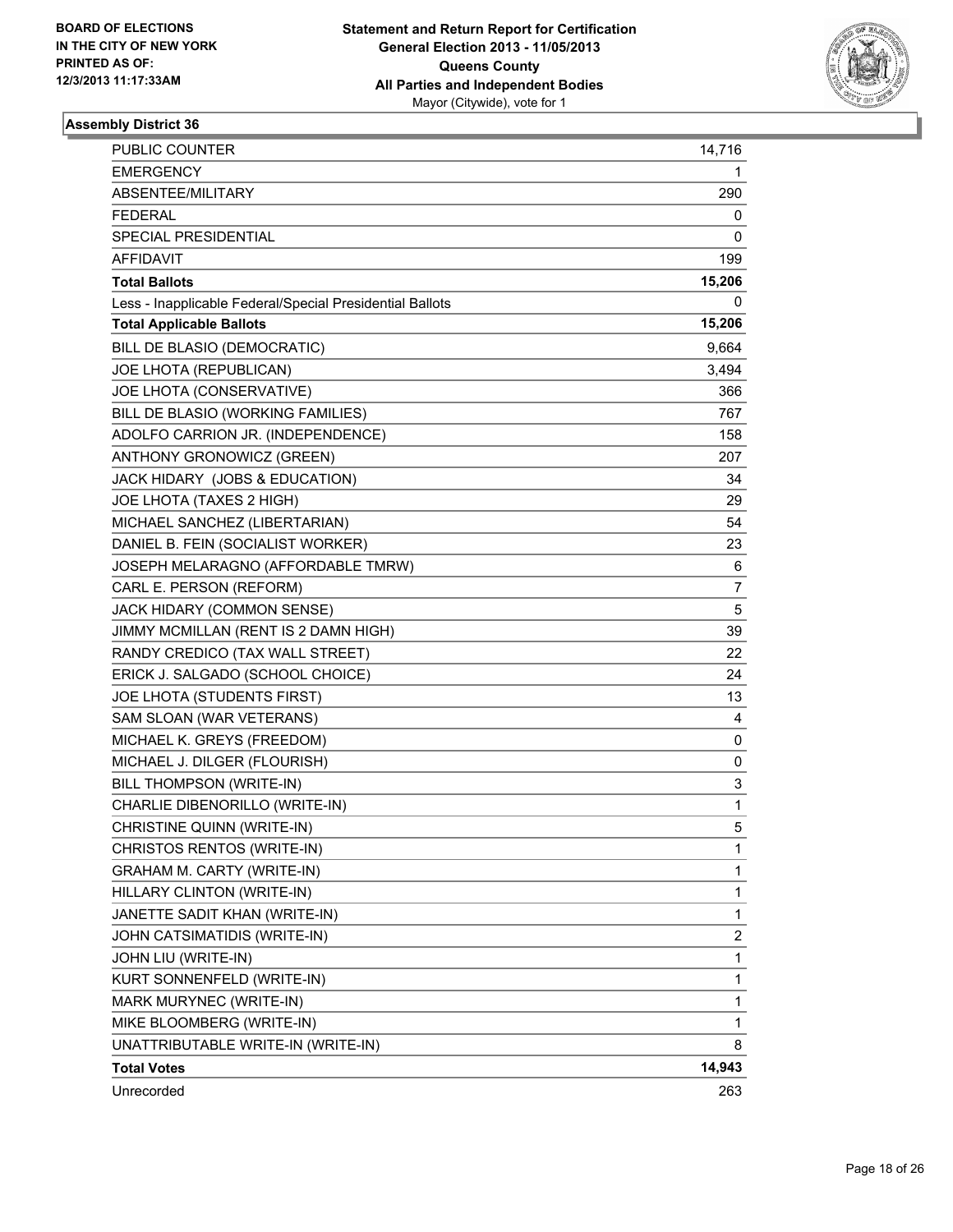

| PUBLIC COUNTER                                           | 12,663         |
|----------------------------------------------------------|----------------|
| EMERGENCY                                                | 59.            |
| ABSENTEE/MILITARY                                        | 267            |
| FEDERAL                                                  | 0              |
| SPECIAL PRESIDENTIAL                                     | 0              |
| AFFIDAVIT                                                | 160            |
| <b>Total Ballots</b>                                     | 13,149         |
| Less - Inapplicable Federal/Special Presidential Ballots | 0              |
| <b>Total Applicable Ballots</b>                          | 13,149         |
| BILL DE BLASIO (DEMOCRATIC)                              | 9,344          |
| JOE LHOTA (REPUBLICAN)                                   | 2,266          |
| JOE LHOTA (CONSERVATIVE)                                 | 258            |
| BILL DE BLASIO (WORKING FAMILIES)                        | 646            |
| ADOLFO CARRION JR. (INDEPENDENCE)                        | 119            |
| ANTHONY GRONOWICZ (GREEN)                                | 102            |
| JACK HIDARY (JOBS & EDUCATION)                           | 33             |
| JOE LHOTA (TAXES 2 HIGH)                                 | 32             |
| MICHAEL SANCHEZ (LIBERTARIAN)                            | 25             |
| DANIEL B. FEIN (SOCIALIST WORKER)                        | 14             |
| JOSEPH MELARAGNO (AFFORDABLE TMRW)                       | 6              |
| CARL E. PERSON (REFORM)                                  | 5              |
| JACK HIDARY (COMMON SENSE)                               | 5              |
| JIMMY MCMILLAN (RENT IS 2 DAMN HIGH)                     | 34             |
| RANDY CREDICO (TAX WALL STREET)                          | 10             |
| ERICK J. SALGADO (SCHOOL CHOICE)                         | 30             |
| JOE LHOTA (STUDENTS FIRST)                               | 10             |
| SAM SLOAN (WAR VETERANS)                                 | 3              |
| MICHAEL K. GREYS (FREEDOM)                               | 3              |
| MICHAEL J. DILGER (FLOURISH)                             | 0              |
| ARI SPOOL (WRITE-IN)                                     | 3              |
| <b>ASSATA SHAKUR (WRITE-IN)</b>                          | 1              |
| BILL THOMPSON (WRITE-IN)                                 | $\overline{2}$ |
| CHRISTINE QUINN (WRITE-IN)                               | 2              |
| CHRISTY LEE (WRITE-IN)                                   | 1              |
| DEREK JETER (WRITE-IN)                                   | 1              |
| JANETTE SADIL KHAN (WRITE-IN)                            | 1              |
| JOHN LIU (WRITE-IN)                                      | 1              |
| JOHN TEST (WRITE-IN)                                     | 1              |
| LOUIS LILAKOS (WRITE-IN)                                 | 1              |
| MIHAI BUMI (WRITE-IN)                                    | 1              |
| MIKE BLOOMBERG (WRITE-IN)                                | 2              |
| PETER VALLONE (WRITE-IN)                                 | 2              |
| RODGE GERMANY (WRITE-IN)                                 | 1              |
| SLOANE CARRICO (WRITE-IN)                                | 1              |
| STEPHANIE MINER (WRITE-IN)                               | 1              |
| TOM SUOZZI (WRITE-IN)                                    | 1              |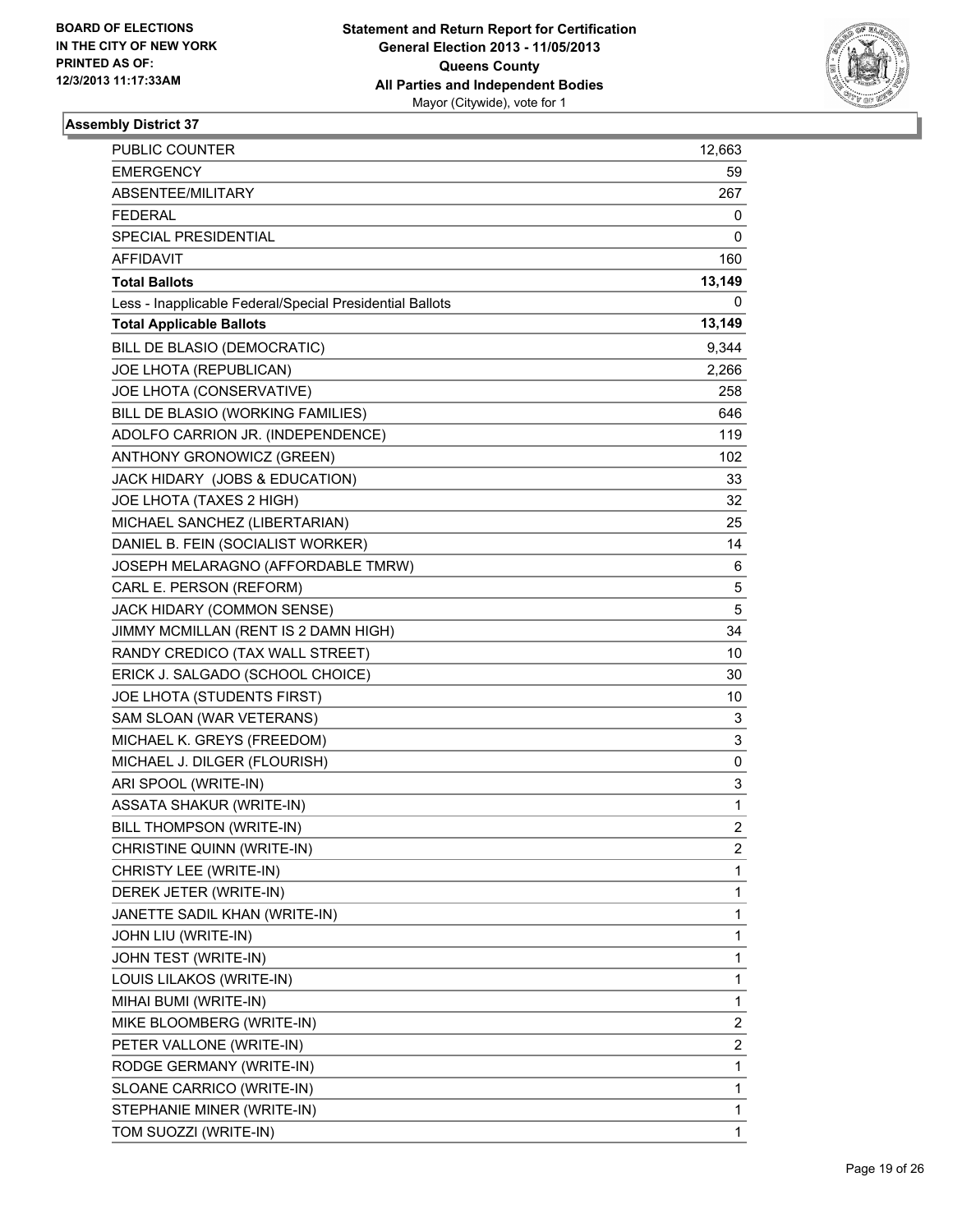

| UNATTRIBUTABLE WRITE-IN (WRITE-IN) |        |
|------------------------------------|--------|
| WALTER IWANCHIW (WRITE-IN)         |        |
| WILLIAM LEVIS (WRITE-IN)           |        |
| <b>Total Votes</b>                 | 12.972 |
| Unrecorded                         | 177    |
|                                    |        |

| <b>EMERGENCY</b><br>1<br>ABSENTEE/MILITARY<br>196<br><b>FEDERAL</b><br>0<br>SPECIAL PRESIDENTIAL<br>0<br><b>AFFIDAVIT</b><br>98<br>10,014<br><b>Total Ballots</b><br>Less - Inapplicable Federal/Special Presidential Ballots<br>0<br>10,014<br><b>Total Applicable Ballots</b><br>BILL DE BLASIO (DEMOCRATIC)<br>6,551<br>JOE LHOTA (REPUBLICAN)<br>2,388<br>JOE LHOTA (CONSERVATIVE)<br>358<br>BILL DE BLASIO (WORKING FAMILIES)<br>286<br>ADOLFO CARRION JR. (INDEPENDENCE)<br>98<br>ANTHONY GRONOWICZ (GREEN)<br>69<br>JACK HIDARY (JOBS & EDUCATION)<br>14<br>JOE LHOTA (TAXES 2 HIGH)<br>34<br>MICHAEL SANCHEZ (LIBERTARIAN)<br>18<br>DANIEL B. FEIN (SOCIALIST WORKER)<br>7<br>JOSEPH MELARAGNO (AFFORDABLE TMRW)<br>3<br>CARL E. PERSON (REFORM)<br>3<br>JACK HIDARY (COMMON SENSE)<br>1<br>JIMMY MCMILLAN (RENT IS 2 DAMN HIGH)<br>23<br>RANDY CREDICO (TAX WALL STREET)<br>0<br>ERICK J. SALGADO (SCHOOL CHOICE)<br>26<br>JOE LHOTA (STUDENTS FIRST)<br>2<br>SAM SLOAN (WAR VETERANS)<br>1<br>MICHAEL K. GREYS (FREEDOM)<br>3<br>MICHAEL J. DILGER (FLOURISH)<br>1<br>ANTHONY WEINER (WRITE-IN)<br>1<br>ASSATA SHAKUR (WRITE-IN)<br>1<br>BILL THOMPSON (WRITE-IN)<br>$\mathbf{1}$<br>CHRISTINE QUINN (WRITE-IN)<br>1 | EDWARD SCORILLO (WRITE-IN)<br>1<br>EDWARD WENDELL (WRITE-IN)<br>1<br>RAY KELLY (WRITE-IN)<br>1<br>UNATTRIBUTABLE WRITE-IN (WRITE-IN)<br>1<br>9,894<br><b>Total Votes</b> | PUBLIC COUNTER | 9,719 |
|--------------------------------------------------------------------------------------------------------------------------------------------------------------------------------------------------------------------------------------------------------------------------------------------------------------------------------------------------------------------------------------------------------------------------------------------------------------------------------------------------------------------------------------------------------------------------------------------------------------------------------------------------------------------------------------------------------------------------------------------------------------------------------------------------------------------------------------------------------------------------------------------------------------------------------------------------------------------------------------------------------------------------------------------------------------------------------------------------------------------------------------------------------------------------------------------------------------------------------|--------------------------------------------------------------------------------------------------------------------------------------------------------------------------|----------------|-------|
|                                                                                                                                                                                                                                                                                                                                                                                                                                                                                                                                                                                                                                                                                                                                                                                                                                                                                                                                                                                                                                                                                                                                                                                                                                |                                                                                                                                                                          |                |       |
|                                                                                                                                                                                                                                                                                                                                                                                                                                                                                                                                                                                                                                                                                                                                                                                                                                                                                                                                                                                                                                                                                                                                                                                                                                |                                                                                                                                                                          |                |       |
|                                                                                                                                                                                                                                                                                                                                                                                                                                                                                                                                                                                                                                                                                                                                                                                                                                                                                                                                                                                                                                                                                                                                                                                                                                |                                                                                                                                                                          |                |       |
|                                                                                                                                                                                                                                                                                                                                                                                                                                                                                                                                                                                                                                                                                                                                                                                                                                                                                                                                                                                                                                                                                                                                                                                                                                |                                                                                                                                                                          |                |       |
|                                                                                                                                                                                                                                                                                                                                                                                                                                                                                                                                                                                                                                                                                                                                                                                                                                                                                                                                                                                                                                                                                                                                                                                                                                |                                                                                                                                                                          |                |       |
|                                                                                                                                                                                                                                                                                                                                                                                                                                                                                                                                                                                                                                                                                                                                                                                                                                                                                                                                                                                                                                                                                                                                                                                                                                |                                                                                                                                                                          |                |       |
|                                                                                                                                                                                                                                                                                                                                                                                                                                                                                                                                                                                                                                                                                                                                                                                                                                                                                                                                                                                                                                                                                                                                                                                                                                |                                                                                                                                                                          |                |       |
|                                                                                                                                                                                                                                                                                                                                                                                                                                                                                                                                                                                                                                                                                                                                                                                                                                                                                                                                                                                                                                                                                                                                                                                                                                |                                                                                                                                                                          |                |       |
|                                                                                                                                                                                                                                                                                                                                                                                                                                                                                                                                                                                                                                                                                                                                                                                                                                                                                                                                                                                                                                                                                                                                                                                                                                |                                                                                                                                                                          |                |       |
|                                                                                                                                                                                                                                                                                                                                                                                                                                                                                                                                                                                                                                                                                                                                                                                                                                                                                                                                                                                                                                                                                                                                                                                                                                |                                                                                                                                                                          |                |       |
|                                                                                                                                                                                                                                                                                                                                                                                                                                                                                                                                                                                                                                                                                                                                                                                                                                                                                                                                                                                                                                                                                                                                                                                                                                |                                                                                                                                                                          |                |       |
|                                                                                                                                                                                                                                                                                                                                                                                                                                                                                                                                                                                                                                                                                                                                                                                                                                                                                                                                                                                                                                                                                                                                                                                                                                |                                                                                                                                                                          |                |       |
|                                                                                                                                                                                                                                                                                                                                                                                                                                                                                                                                                                                                                                                                                                                                                                                                                                                                                                                                                                                                                                                                                                                                                                                                                                |                                                                                                                                                                          |                |       |
|                                                                                                                                                                                                                                                                                                                                                                                                                                                                                                                                                                                                                                                                                                                                                                                                                                                                                                                                                                                                                                                                                                                                                                                                                                |                                                                                                                                                                          |                |       |
|                                                                                                                                                                                                                                                                                                                                                                                                                                                                                                                                                                                                                                                                                                                                                                                                                                                                                                                                                                                                                                                                                                                                                                                                                                |                                                                                                                                                                          |                |       |
|                                                                                                                                                                                                                                                                                                                                                                                                                                                                                                                                                                                                                                                                                                                                                                                                                                                                                                                                                                                                                                                                                                                                                                                                                                |                                                                                                                                                                          |                |       |
|                                                                                                                                                                                                                                                                                                                                                                                                                                                                                                                                                                                                                                                                                                                                                                                                                                                                                                                                                                                                                                                                                                                                                                                                                                |                                                                                                                                                                          |                |       |
|                                                                                                                                                                                                                                                                                                                                                                                                                                                                                                                                                                                                                                                                                                                                                                                                                                                                                                                                                                                                                                                                                                                                                                                                                                |                                                                                                                                                                          |                |       |
|                                                                                                                                                                                                                                                                                                                                                                                                                                                                                                                                                                                                                                                                                                                                                                                                                                                                                                                                                                                                                                                                                                                                                                                                                                |                                                                                                                                                                          |                |       |
|                                                                                                                                                                                                                                                                                                                                                                                                                                                                                                                                                                                                                                                                                                                                                                                                                                                                                                                                                                                                                                                                                                                                                                                                                                |                                                                                                                                                                          |                |       |
|                                                                                                                                                                                                                                                                                                                                                                                                                                                                                                                                                                                                                                                                                                                                                                                                                                                                                                                                                                                                                                                                                                                                                                                                                                |                                                                                                                                                                          |                |       |
|                                                                                                                                                                                                                                                                                                                                                                                                                                                                                                                                                                                                                                                                                                                                                                                                                                                                                                                                                                                                                                                                                                                                                                                                                                |                                                                                                                                                                          |                |       |
|                                                                                                                                                                                                                                                                                                                                                                                                                                                                                                                                                                                                                                                                                                                                                                                                                                                                                                                                                                                                                                                                                                                                                                                                                                |                                                                                                                                                                          |                |       |
|                                                                                                                                                                                                                                                                                                                                                                                                                                                                                                                                                                                                                                                                                                                                                                                                                                                                                                                                                                                                                                                                                                                                                                                                                                |                                                                                                                                                                          |                |       |
|                                                                                                                                                                                                                                                                                                                                                                                                                                                                                                                                                                                                                                                                                                                                                                                                                                                                                                                                                                                                                                                                                                                                                                                                                                |                                                                                                                                                                          |                |       |
|                                                                                                                                                                                                                                                                                                                                                                                                                                                                                                                                                                                                                                                                                                                                                                                                                                                                                                                                                                                                                                                                                                                                                                                                                                |                                                                                                                                                                          |                |       |
|                                                                                                                                                                                                                                                                                                                                                                                                                                                                                                                                                                                                                                                                                                                                                                                                                                                                                                                                                                                                                                                                                                                                                                                                                                |                                                                                                                                                                          |                |       |
|                                                                                                                                                                                                                                                                                                                                                                                                                                                                                                                                                                                                                                                                                                                                                                                                                                                                                                                                                                                                                                                                                                                                                                                                                                |                                                                                                                                                                          |                |       |
|                                                                                                                                                                                                                                                                                                                                                                                                                                                                                                                                                                                                                                                                                                                                                                                                                                                                                                                                                                                                                                                                                                                                                                                                                                |                                                                                                                                                                          |                |       |
|                                                                                                                                                                                                                                                                                                                                                                                                                                                                                                                                                                                                                                                                                                                                                                                                                                                                                                                                                                                                                                                                                                                                                                                                                                |                                                                                                                                                                          |                |       |
|                                                                                                                                                                                                                                                                                                                                                                                                                                                                                                                                                                                                                                                                                                                                                                                                                                                                                                                                                                                                                                                                                                                                                                                                                                |                                                                                                                                                                          |                |       |
|                                                                                                                                                                                                                                                                                                                                                                                                                                                                                                                                                                                                                                                                                                                                                                                                                                                                                                                                                                                                                                                                                                                                                                                                                                |                                                                                                                                                                          |                |       |
|                                                                                                                                                                                                                                                                                                                                                                                                                                                                                                                                                                                                                                                                                                                                                                                                                                                                                                                                                                                                                                                                                                                                                                                                                                |                                                                                                                                                                          |                |       |
|                                                                                                                                                                                                                                                                                                                                                                                                                                                                                                                                                                                                                                                                                                                                                                                                                                                                                                                                                                                                                                                                                                                                                                                                                                |                                                                                                                                                                          |                |       |
|                                                                                                                                                                                                                                                                                                                                                                                                                                                                                                                                                                                                                                                                                                                                                                                                                                                                                                                                                                                                                                                                                                                                                                                                                                |                                                                                                                                                                          |                |       |
|                                                                                                                                                                                                                                                                                                                                                                                                                                                                                                                                                                                                                                                                                                                                                                                                                                                                                                                                                                                                                                                                                                                                                                                                                                |                                                                                                                                                                          |                |       |
|                                                                                                                                                                                                                                                                                                                                                                                                                                                                                                                                                                                                                                                                                                                                                                                                                                                                                                                                                                                                                                                                                                                                                                                                                                |                                                                                                                                                                          |                |       |
|                                                                                                                                                                                                                                                                                                                                                                                                                                                                                                                                                                                                                                                                                                                                                                                                                                                                                                                                                                                                                                                                                                                                                                                                                                |                                                                                                                                                                          | Unrecorded     | 120   |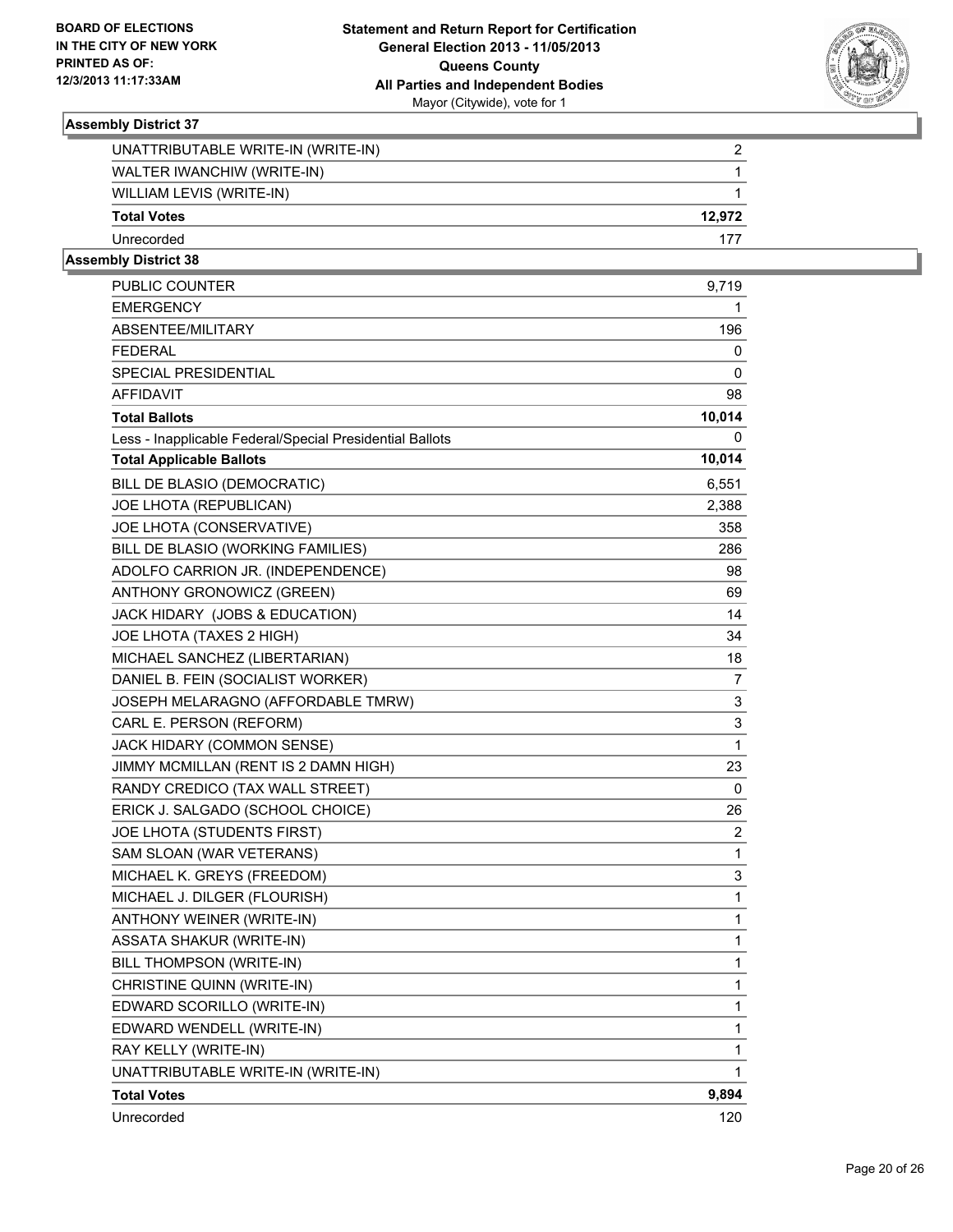

| PUBLIC COUNTER                                           | 7,292                   |
|----------------------------------------------------------|-------------------------|
| <b>EMERGENCY</b>                                         | 0                       |
| ABSENTEE/MILITARY                                        | 148                     |
| <b>FEDERAL</b>                                           | 0                       |
| <b>SPECIAL PRESIDENTIAL</b>                              | 0                       |
| <b>AFFIDAVIT</b>                                         | 101                     |
| <b>Total Ballots</b>                                     | 7,541                   |
| Less - Inapplicable Federal/Special Presidential Ballots | 0                       |
| <b>Total Applicable Ballots</b>                          | 7,541                   |
| BILL DE BLASIO (DEMOCRATIC)                              | 5,558                   |
| JOE LHOTA (REPUBLICAN)                                   | 1,260                   |
| JOE LHOTA (CONSERVATIVE)                                 | 98                      |
| BILL DE BLASIO (WORKING FAMILIES)                        | 305                     |
| ADOLFO CARRION JR. (INDEPENDENCE)                        | 58                      |
| ANTHONY GRONOWICZ (GREEN)                                | 47                      |
| JACK HIDARY (JOBS & EDUCATION)                           | 16                      |
| JOE LHOTA (TAXES 2 HIGH)                                 | 16                      |
| MICHAEL SANCHEZ (LIBERTARIAN)                            | 17                      |
| DANIEL B. FEIN (SOCIALIST WORKER)                        | 4                       |
| JOSEPH MELARAGNO (AFFORDABLE TMRW)                       | 2                       |
| CARL E. PERSON (REFORM)                                  | 2                       |
| JACK HIDARY (COMMON SENSE)                               | 3                       |
| JIMMY MCMILLAN (RENT IS 2 DAMN HIGH)                     | 14                      |
| RANDY CREDICO (TAX WALL STREET)                          | 3                       |
| ERICK J. SALGADO (SCHOOL CHOICE)                         | 24                      |
| JOE LHOTA (STUDENTS FIRST)                               | 4                       |
| SAM SLOAN (WAR VETERANS)                                 | 1                       |
| MICHAEL K. GREYS (FREEDOM)                               | 0                       |
| MICHAEL J. DILGER (FLOURISH)                             | 0                       |
| BARACK OBAMA (WRITE-IN)                                  | 1                       |
| CARLA MOSASE (WRITE-IN)                                  | 1                       |
| JOHN CATSIMATIDIS (WRITE-IN)                             | $\overline{\mathbf{c}}$ |
| ROBERT LIEBOWITZ (WRITE-IN)                              | 1                       |
| UNATTRIBUTABLE WRITE-IN (WRITE-IN)                       | $\overline{2}$          |
| <b>Total Votes</b>                                       | 7,439                   |
| Unrecorded                                               | 102                     |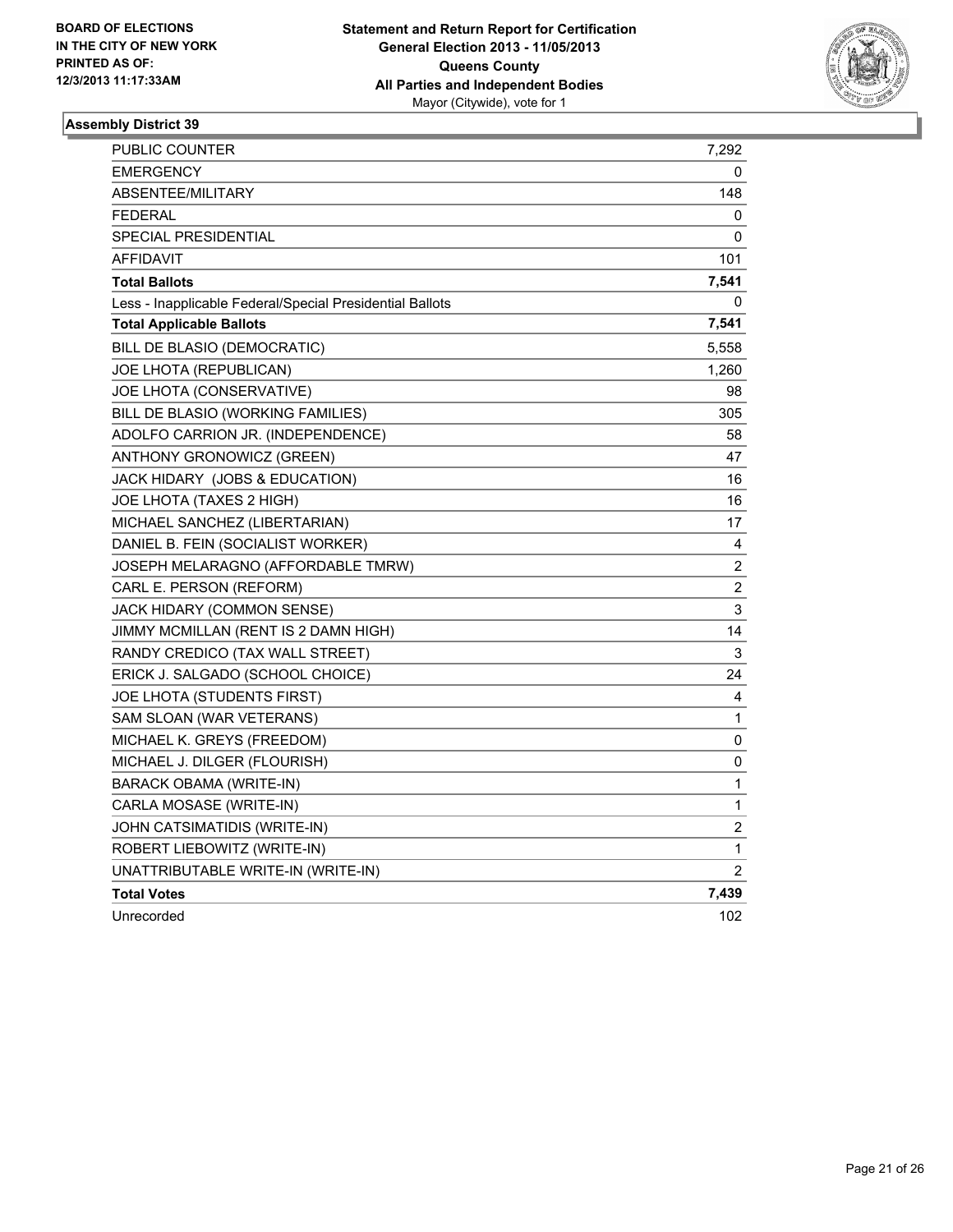

| PUBLIC COUNTER                                           | 10,014                  |
|----------------------------------------------------------|-------------------------|
| <b>EMERGENCY</b>                                         | 0                       |
| ABSENTEE/MILITARY                                        | 361                     |
| <b>FEDERAL</b>                                           | 0                       |
| SPECIAL PRESIDENTIAL                                     | 0                       |
| <b>AFFIDAVIT</b>                                         | 63                      |
| <b>Total Ballots</b>                                     | 10,438                  |
| Less - Inapplicable Federal/Special Presidential Ballots | 0                       |
| <b>Total Applicable Ballots</b>                          | 10,438                  |
| BILL DE BLASIO (DEMOCRATIC)                              | 6,327                   |
| JOE LHOTA (REPUBLICAN)                                   | 3,080                   |
| JOE LHOTA (CONSERVATIVE)                                 | 353                     |
| BILL DE BLASIO (WORKING FAMILIES)                        | 207                     |
| ADOLFO CARRION JR. (INDEPENDENCE)                        | 65                      |
| ANTHONY GRONOWICZ (GREEN)                                | 46                      |
| JACK HIDARY (JOBS & EDUCATION)                           | 19                      |
| JOE LHOTA (TAXES 2 HIGH)                                 | 23                      |
| MICHAEL SANCHEZ (LIBERTARIAN)                            | 16                      |
| DANIEL B. FEIN (SOCIALIST WORKER)                        | 9                       |
| JOSEPH MELARAGNO (AFFORDABLE TMRW)                       | 4                       |
| CARL E. PERSON (REFORM)                                  | 5                       |
| JACK HIDARY (COMMON SENSE)                               | 10                      |
| JIMMY MCMILLAN (RENT IS 2 DAMN HIGH)                     | 32                      |
| RANDY CREDICO (TAX WALL STREET)                          | 9                       |
| ERICK J. SALGADO (SCHOOL CHOICE)                         | 17                      |
| JOE LHOTA (STUDENTS FIRST)                               | 8                       |
| SAM SLOAN (WAR VETERANS)                                 | $\overline{\mathbf{c}}$ |
| MICHAEL K. GREYS (FREEDOM)                               | 1                       |
| MICHAEL J. DILGER (FLOURISH)                             | 0                       |
| ANGELO MERKEL (WRITE-IN)                                 | $\mathbf{1}$            |
| ANTHONY WEINER (WRITE-IN)                                | 1                       |
| ATHONY DELLA VECHIO (WRITE-IN)                           | 1                       |
| EDWARD IRVING KCCIT (WRITE-IN)                           | 1                       |
| JOHN C LIU (WRITE-IN)                                    | 1                       |
| MICHAEL BLOOMBERG (WRITE-IN)                             | $\mathbf{1}$            |
| MICHAEL HOWARD SAUL (WRITE-IN)                           | $\mathbf{1}$            |
| THOMAS CRONIN (WRITE-IN)                                 | $\overline{2}$          |
| UNATTRIBUTABLE WRITE-IN (WRITE-IN)                       | 4                       |
| <b>Total Votes</b>                                       | 10,246                  |
| Unrecorded                                               | 192                     |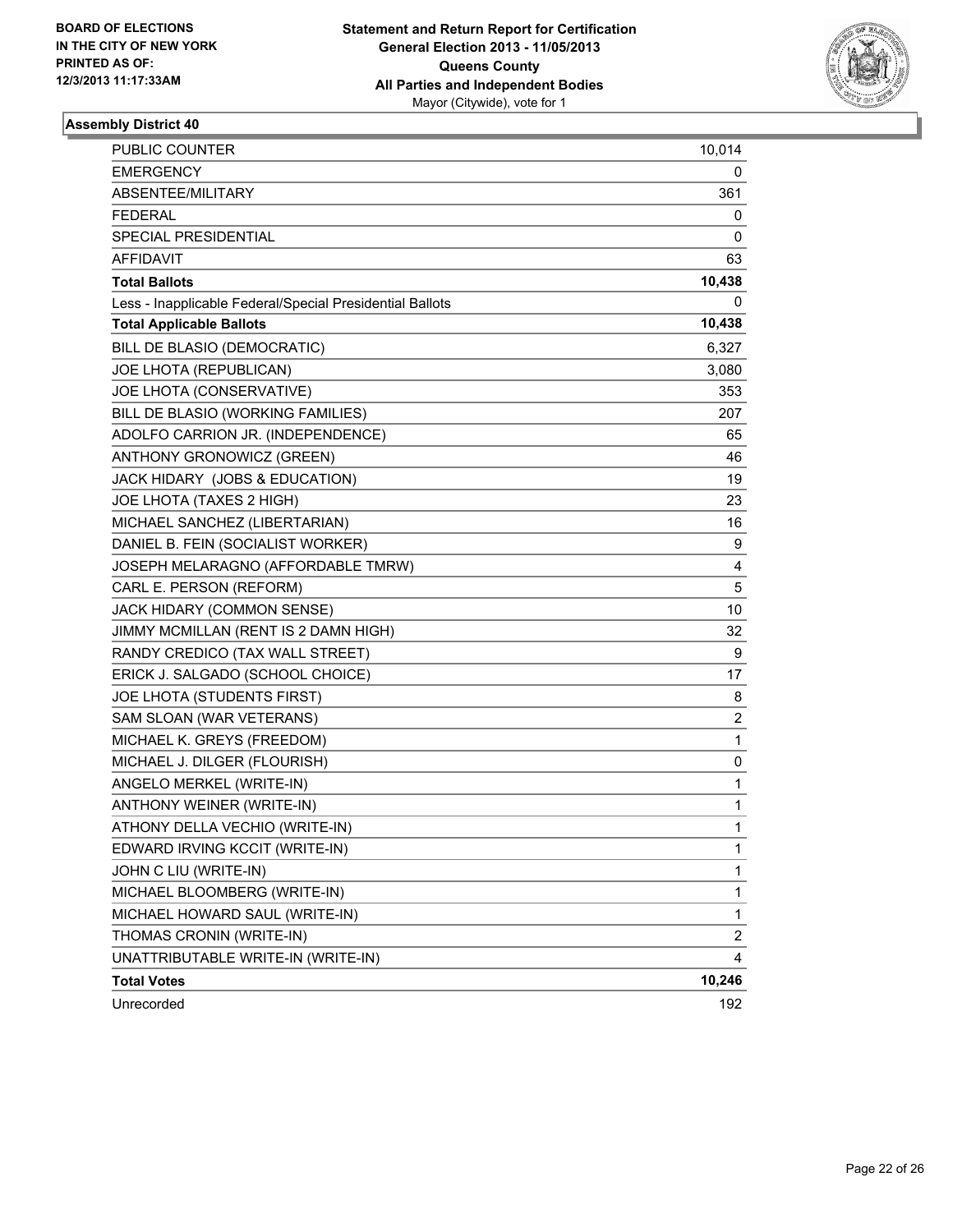

| PUBLIC COUNTER                                           | 251,817                 |
|----------------------------------------------------------|-------------------------|
| <b>EMERGENCY</b>                                         | 151                     |
| ABSENTEE/MILITARY                                        | 7,776                   |
| <b>FEDERAL</b>                                           | 0                       |
| SPECIAL PRESIDENTIAL                                     | 0                       |
| AFFIDAVIT                                                | 2,344                   |
| <b>Total Ballots</b>                                     | 262,088                 |
| Less - Inapplicable Federal/Special Presidential Ballots | 0                       |
| <b>Total Applicable Ballots</b>                          | 262,088                 |
| BILL DE BLASIO (DEMOCRATIC)                              | 174,711                 |
| JOE LHOTA (REPUBLICAN)                                   | 63,129                  |
| JOE LHOTA (CONSERVATIVE)                                 | 7,384                   |
| BILL DE BLASIO (WORKING FAMILIES)                        | 7,210                   |
| ADOLFO CARRION JR. (INDEPENDENCE)                        | 1,754                   |
| ANTHONY GRONOWICZ (GREEN)                                | 1,177                   |
| JACK HIDARY (JOBS & EDUCATION)                           | 430                     |
| JOE LHOTA (TAXES 2 HIGH)                                 | 620                     |
| MICHAEL SANCHEZ (LIBERTARIAN)                            | 449                     |
| DANIEL B. FEIN (SOCIALIST WORKER)                        | 177                     |
| JOSEPH MELARAGNO (AFFORDABLE TMRW)                       | 85                      |
| CARL E. PERSON (REFORM)                                  | 83                      |
| JACK HIDARY (COMMON SENSE)                               | 111                     |
| JIMMY MCMILLAN (RENT IS 2 DAMN HIGH)                     | 480                     |
| RANDY CREDICO (TAX WALL STREET)                          | 128                     |
| ERICK J. SALGADO (SCHOOL CHOICE)                         | 324                     |
| JOE LHOTA (STUDENTS FIRST)                               | 173                     |
| SAM SLOAN (WAR VETERANS)                                 | 43                      |
| MICHAEL K. GREYS (FREEDOM)                               | 89                      |
| MICHAEL J. DILGER (FLOURISH)                             | 4                       |
| ALEC BALDWIN (WRITE-IN)                                  | 1                       |
| ALEX P. KEATON (WRITE-IN)                                | $\overline{\mathbf{c}}$ |
| ALFRED NEUMAN (WRITE-IN)                                 | 1                       |
| ALICE COOPER (WRITE-IN)                                  | 1                       |
| ANDREW WADBV (WRITE-IN)                                  | 1                       |
| ANGELO MERKEL (WRITE-IN)                                 | 1                       |
| ANTHONY WEINER (WRITE-IN)                                | 11                      |
| ANTONIC REINOSE (WRITE-IN)                               | 1                       |
| ARI SPOOL (WRITE-IN)                                     | 3                       |
| <b>ASSATA SHAKUR (WRITE-IN)</b>                          | 4                       |
| ATHONY DELLA VECHIO (WRITE-IN)                           | 1                       |
| BARACK OBAMA (WRITE-IN)                                  | 1                       |
| BERNARD COHEN (WRITE-IN)                                 | 1                       |
| BILL CLINTON (WRITE-IN)                                  | $\overline{c}$          |
| BILL THOMPSON (WRITE-IN)                                 | 12                      |
| <b>BOB TURNER (WRITE-IN)</b>                             | 2                       |
| CARLA MOSASE (WRITE-IN)                                  | 1                       |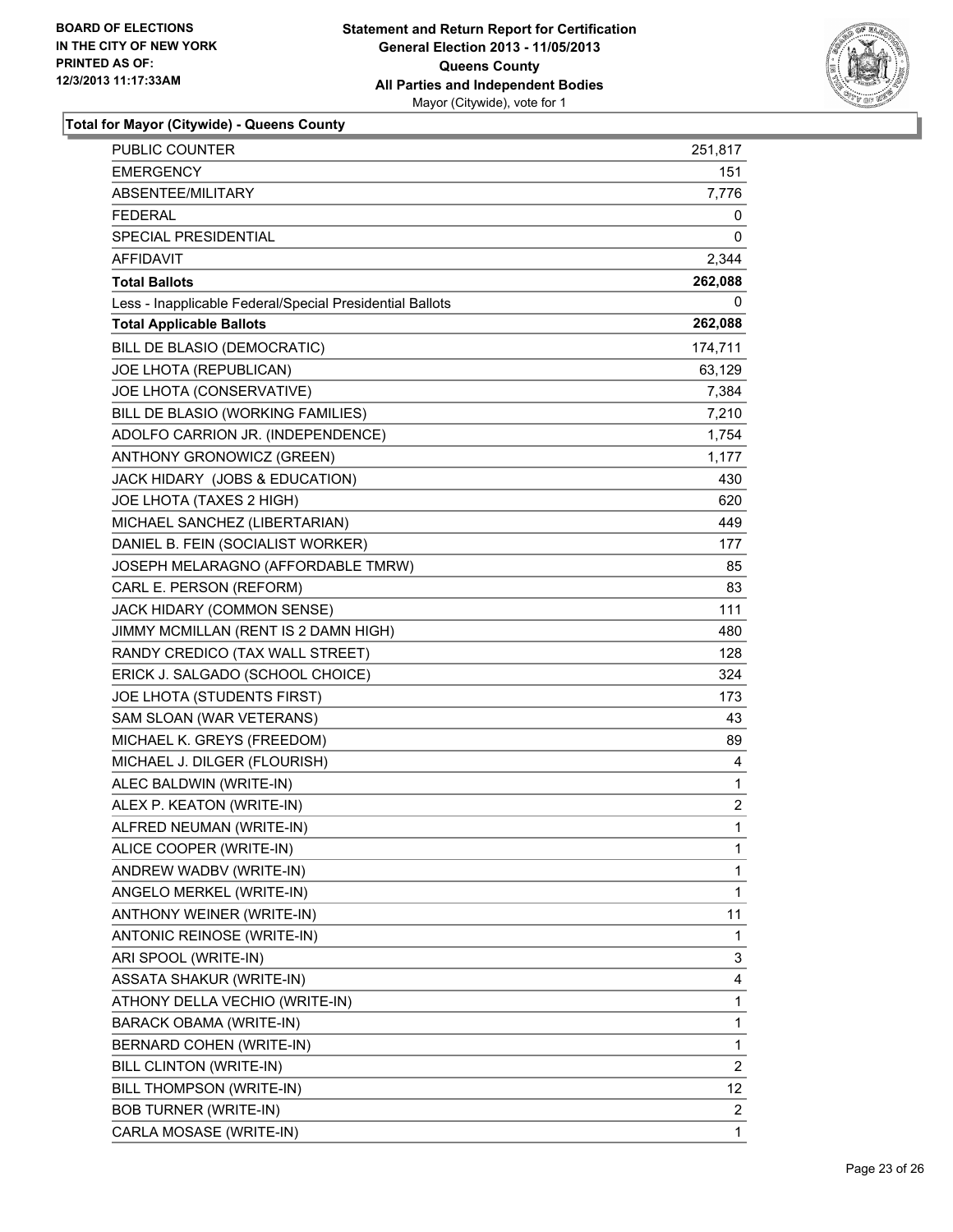

| CHARLIE DIBENORILLO (WRITE-IN)    | 1              |
|-----------------------------------|----------------|
| CHOLCWE LUMUMBA (WRITE-IN)        | 1              |
| CHRISTINE QUINN (WRITE-IN)        | 21             |
| CHRISTINE STANLEY (WRITE-IN)      | 1              |
| CHRISTOS RENTOS (WRITE-IN)        | 1              |
| CHRISTY LEE (WRITE-IN)            | 1              |
| CHUCK NORRIS (WRITE-IN)           | $\mathbf{2}$   |
| COREY GUMBS (WRITE-IN)            | 1              |
| DANIEL DROMM (WRITE-IN)           | 1              |
| DAVE MCCUTCHEON (WRITE-IN)        | 1              |
| DAVID SCHWARTZ (WRITE-IN)         | 1              |
| DEAN RICCIO (WRITE-IN)            | $\mathbf{1}$   |
| DEREK JETER (WRITE-IN)            | 2              |
| ED KOCH (WRITE-IN)                | $\overline{2}$ |
| ED MCCLOSKEY (WRITE-IN)           | 1              |
| EDWARD IRVING KCCIT (WRITE-IN)    | 1              |
| EDWARD SCORILLO (WRITE-IN)        | 1              |
| EDWARD WENDELL (WRITE-IN)         | 1              |
| ELIOT SPITZER (WRITE-IN)          | 2              |
| ERIC FONER (WRITE-IN)             | 1              |
| ERIC J. HARLEY (WRITE-IN)         | 1              |
| ERIC ULRICH (WRITE-IN)            | 1              |
| ERIN ACOSTA (WRITE-IN)            | 1              |
| <b>GAVEN NOWAK (WRITE-IN)</b>     | 1              |
| <b>GENE HOGLAN (WRITE-IN)</b>     | 1              |
| <b>GEORGE MCDONALD (WRITE-IN)</b> | 6              |
| GIZMO PORTER (WRITE-IN)           | 1              |
| GRAHAM M. CARTY (WRITE-IN)        | 1              |
| <b>GREGORY LACHAGA (WRITE-IN)</b> | 2              |
| HELEN WONG (WRITE-IN)             | 1              |
| HILLARY CLINTON (WRITE-IN)        | 1              |
| HOWARD POLLACK (WRITE-IN)         | 1              |
| ISAAC AMBROSE MOORE (WRITE-IN)    | 1              |
| JACK BAER (WRITE-IN)              | $\mathbf{2}$   |
| JAMES MCDONALD JR. (WRITE-IN)     | 1              |
| JAMIE SHUPAK (WRITE-IN)           | 1              |
| JANETTE SADIL KHAN (WRITE-IN)     | 1              |
| JANETTE SADIT KHAN (WRITE-IN)     | 1              |
| JESSE P. ROLAND (WRITE-IN)        | 1              |
| JOE KLONOWSKI (WRITE-IN)          | 1              |
| JOHN BATTEHOUS JR. (WRITE-IN)     | 1              |
| JOHN C LIU (WRITE-IN)             | 1              |
| JOHN CATSIMATIDIS (WRITE-IN)      | 11             |
| JOHN LIU (WRITE-IN)               | 9              |
| JOHN TEST (WRITE-IN)              | 7              |
| JOHN W. CRONIN (WRITE-IN)         | 1.             |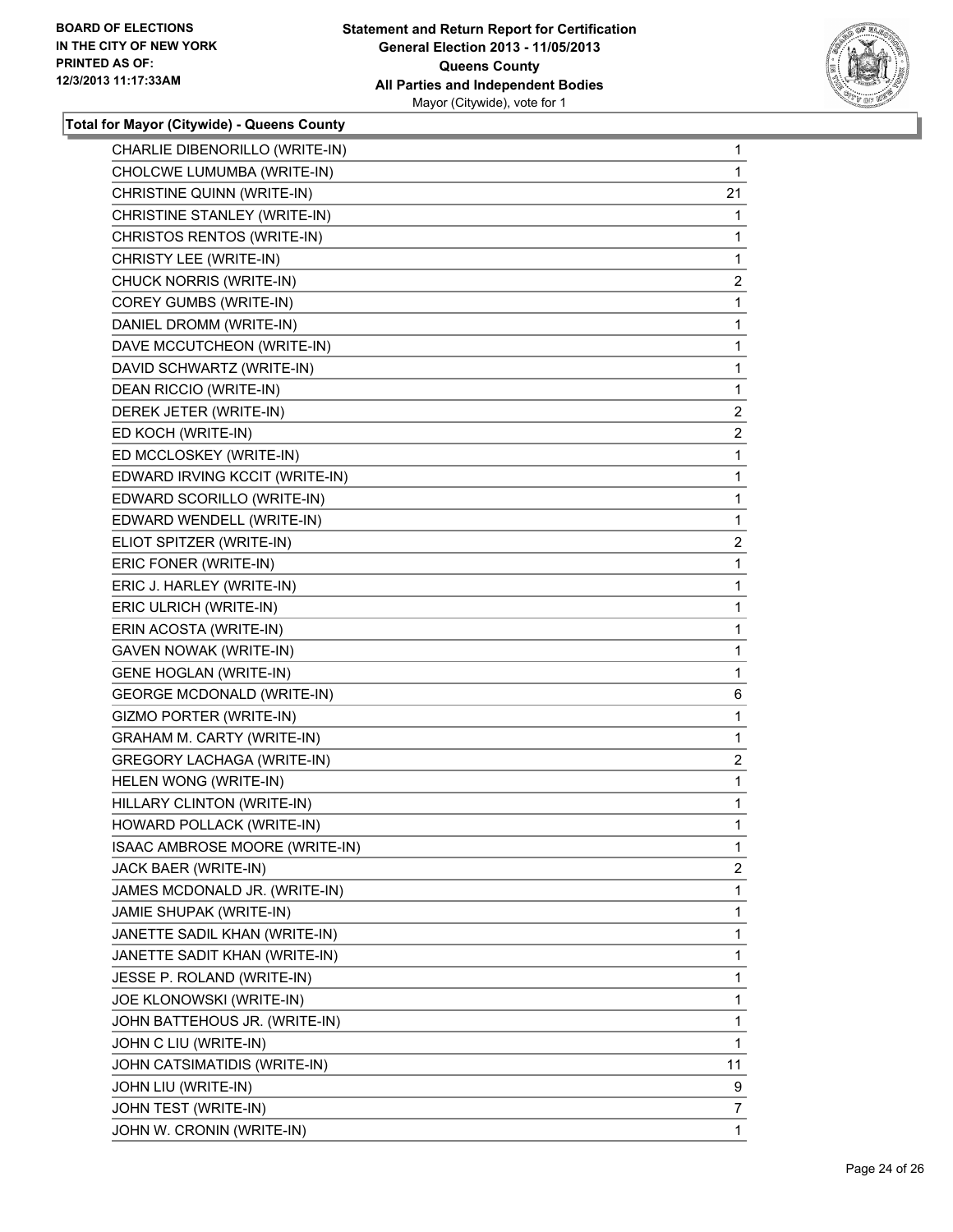

| JONATHAN VAN GIESON (WRITE-IN)    | 1              |
|-----------------------------------|----------------|
| JONNY PARKPIE (WRITE-IN)          | 1              |
| JOSE SEGUN (WRITE-IN)             | 1              |
| JOSEPH CASCIO (WRITE-IN)          | $\overline{c}$ |
| JOSEPH T. KLONOWSKI (WRITE-IN)    | 1              |
| JUAN REYES (WRITE-IN)             | 1              |
| JUSTIN WAX JACOBS (WRITE-IN)      | 1              |
| KAMIL KRAWCZYK (WRITE-IN)         | 1              |
| KATHLEEN LISSAUEV (WRITE-IN)      | 1              |
| <b>KERRY MCGUIRE (WRITE-IN)</b>   | 1              |
| KURT SONNENFELD (WRITE-IN)        | 1              |
| LANCE EASTACHE (WRITE-IN)         | 1              |
| LARY BEANS (WRITE-IN)             | 1              |
| LEONA FERGUSON (WRITE-IN)         | 1              |
| LINDA FOLEY (WRITE-IN)            | 1              |
| LLANA STOLLER (WRITE-IN)          | 1              |
| LOUIS LILAKOS (WRITE-IN)          | 1              |
| MARIA CUOMO (WRITE-IN)            | 1              |
| MARIAH CAREY (WRITE-IN)           | 1              |
| MARK J BIBILS (WRITE-IN)          | 1              |
| MARK MURYNEC (WRITE-IN)           | 1              |
| MARK SHULMAN (WRITE-IN)           | 1              |
| MELISSA MORALES (WRITE-IN)        | 1              |
| MICHAEL BLOOMBERG (WRITE-IN)      | 2              |
| MICHAEL GREYS (WRITE-IN)          | 1              |
| MICHAEL HOWARD SAUL (WRITE-IN)    | 1              |
| MICHAEL POST (WRITE-IN)           | 6              |
| MICHAEL REILLY (WRITE-IN)         | 2              |
| MIHAI BUMI (WRITE-IN)             | 1              |
| MIKE BLOOMBERG (WRITE-IN)         | 7              |
| MIKE BRUNO (WRITE-IN)             | 1              |
| MIN TOU LEON (WRITE-IN)           | 1              |
| <b>NOEL GURIN (WRITE-IN)</b>      | 1              |
| PETER VALLONE (WRITE-IN)          | 4              |
| PHILIP MICHAEL MCGRORY (WRITE-IN) | 1              |
| PNINA SAMUELS (WRITE-IN)          | 1              |
| RAY KELLY (WRITE-IN)              | 3              |
| ROBERT LIEBOWITZ (WRITE-IN)       | 1              |
| RODGE GERMANY (WRITE-IN)          | 1              |
| RONALD VEAL (WRITE-IN)            | 1              |
| RUDY GIULIANI (WRITE-IN)          | 5              |
| SCOTT BATTAGLIA (WRITE-IN)        | 1              |
| SHELDON COOPER (WRITE-IN)         | 1              |
| SLOANE CARRICO (WRITE-IN)         | 1              |
| STEPHANIE MINER (WRITE-IN)        | 1              |
| STEPHEN LISS (WRITE-IN)           | 1              |